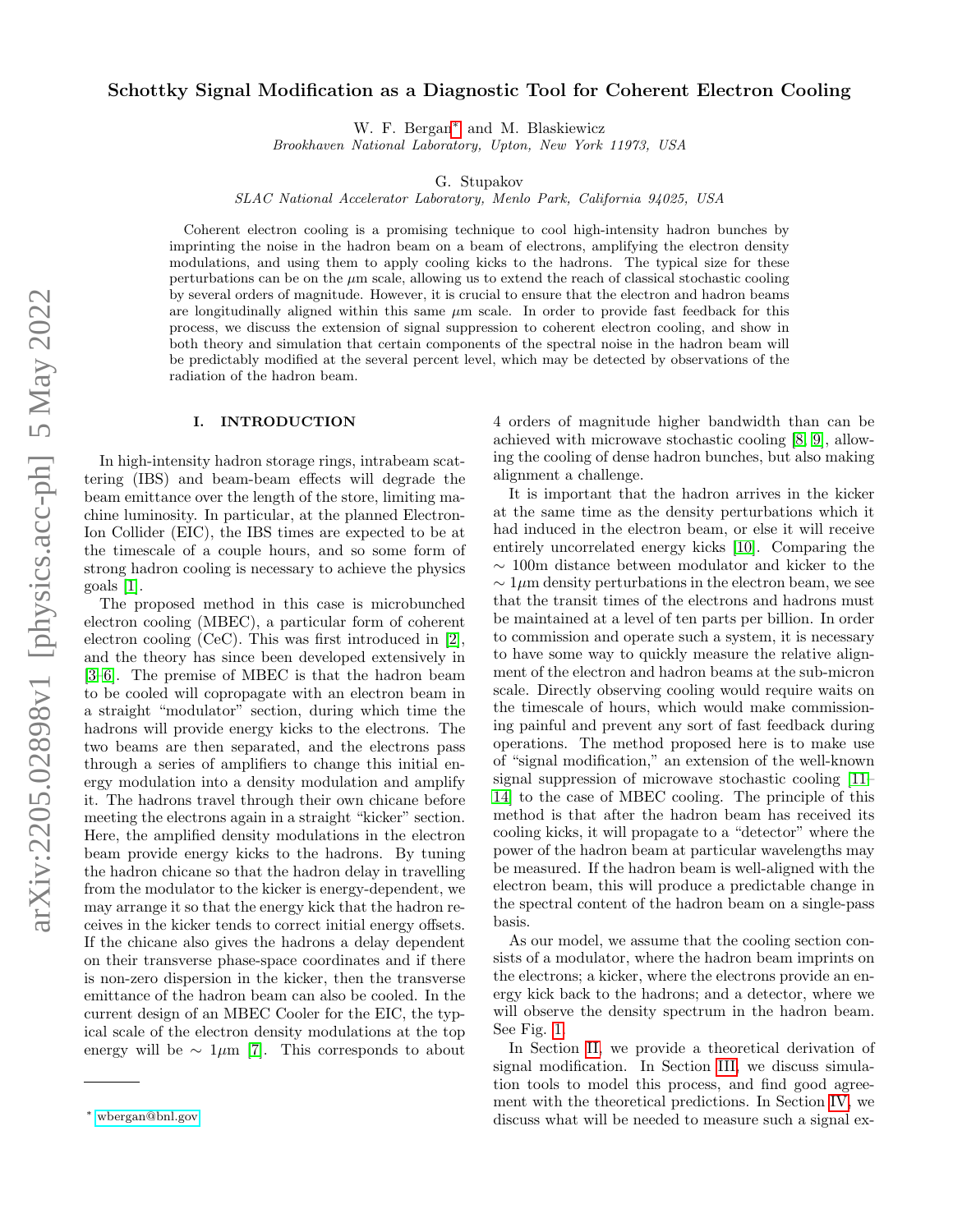

<span id="page-1-0"></span>FIG. 1. A schematic of the MBEC cooling section, including the usual modulator and kicker necessary for cooling, as well as the diagnostic detector where signal modification may be observed.

perimentally. We present our outlook in Section [V](#page-9-0) and conclude.

Note that, although this paper focuses on MBEC, the general form of these results will hold for coherent electron cooling with other amplification mechanisms.

#### <span id="page-1-1"></span>II. THEORY

We derive here the theory of signal modification by directly propagating the particles themselves from the modulator to the detector with arbitrary 6-dimensional transfer matrices. Alternative derivations using the longitudinal Vlasov equation are presented in Appendix [A.](#page-9-1) In subsection IIA, we comment on decoherence of the signal when observing a range of frequencies.

We use phase-space coordinates x, x', y, y', z, and  $\eta$ , where the first four are the transverse positions and angles, z is the particle's longitudinal position in the bunch, with positive z values corresponding to the head of the bunch, and  $\eta$  is the fractional energy offset of the particle.

In order to characterize the cooling process, we follow [\[3\]](#page-14-2) and define a longitudinal wake function, such that the energy kick a hadron receives in the kicker is the convolution of this wake function with the longitudinal distribution of hadrons in the modulator. Explicitly, the fractional energy kick  $\Delta \eta$  received by a hadron at longitudinal position  $z$  within the bunch at the kicker is given by

$$
\Delta \eta(z) = \frac{q^2}{E_0} \int_{-\infty}^{\infty} w(z + \Delta z - z') n(z') dz' \qquad (1)
$$

where  $q$  is the hadron charge,  $E_0$  is the nominal hadron energy,  $n(z)$  is the longitudinal hadron density in the modulator, and  $\Delta z$  is the difference in modulator-tokicker longitudinal delay between the hadron and electron beams. We also identify a corresponding impedance

$$
Z(k) = -\frac{1}{c} \int_{-\infty}^{\infty} w(z)e^{-ikz} dz
$$
 (2)

We focus our attention on the peak region of the electron and hadron beams and take the limit of a longitudinally infinite and uniform plasma. Since the typical wake wavelength is on the order of a few microns, and

the typical bunch lengths are a few mm or longer, this is a reasonable approximation. Finally, we assume that the hadron beam enters the modulator with no correlated structures on the scale of the wake wavelength. Although such structures will be generated within the kicker, their characteristic size is on the micron scale, much less than the millimeter scale longitudinal motion per turn, washing out any memory of the kick by the time the beam enters the modulator again.

As illustrated in Fig. [1,](#page-1-0) we take the hadrons to have transfer matrix  $M^{MK}$  between modulator and kicker and  $M^{KD}$  between kicker and detector, with the transfer matrix between modulator and detector given by  $M^{MD}$ .

We treat our particles as existing in a region of length L, much larger than any length scale associated with the wake function, and assume periodic boundary conditions, so that we may arbitrarily shift the limits of integration in our integrals. In this model, we also consider the full 6 dimensional evolution of the hadron beam and ignore any collective effects during beam transport except for the electron-hadron interactions characterized by the wake function, as discussed above. We write the evolution of a hadron's position between modulator and detector as

<span id="page-1-2"></span>
$$
z_d^{(i)} = z_m^{(i)} + M_{5u}^{MD} \vec{x}_u^{(i)}
$$
  
+
$$
M_{56}^{KD} \sum_j \frac{q^2}{E_0} w(z_m^{(i)} + M_{5u}^{MK} \vec{x}_u^{(i)} + \Delta z - z_m^{(j)})
$$
 (3)

where  $z_m^{(i)}$  is the longitudinal position of particle i in the modulator,  $z_d^{(i)}$  $\frac{d^{(i)}}{d}$  is its position within the detector, and  $\vec{x}^{(i)}$  are the phase-space coordinates of particles i in the modulator. We use the convention that the repeated " $u$ " subscript refers to sums over the 5 phase-space coordinates excluding the longitudinal position. The summation over  $j$  is over all particles within the hadron beam. The first two terms of this equation describe the modulator to kicker beam evolution by a simple transfer matrix, while the final term gives the contribution to delay due to the extra energy kick our particle receives in the kicker due to the wakes of all particles in the beam, including itself.

<span id="page-1-4"></span>At the detector, the longitudinal density of the hadron beam is

$$
n(z) = \sum_{i} \delta(z - z_d^{(i)})
$$
 (4)

<span id="page-1-3"></span>with corresponding density in Fourier space

$$
\tilde{n}(k) = \int_{-\infty}^{\infty} \sum_{i} e^{-ikz} \delta(z - z_d^{(i)}) dz
$$
\n
$$
= \sum_{i} e^{-ikz_d^{(i)}}
$$
\n(5)

The power in the hadron spectrum at a given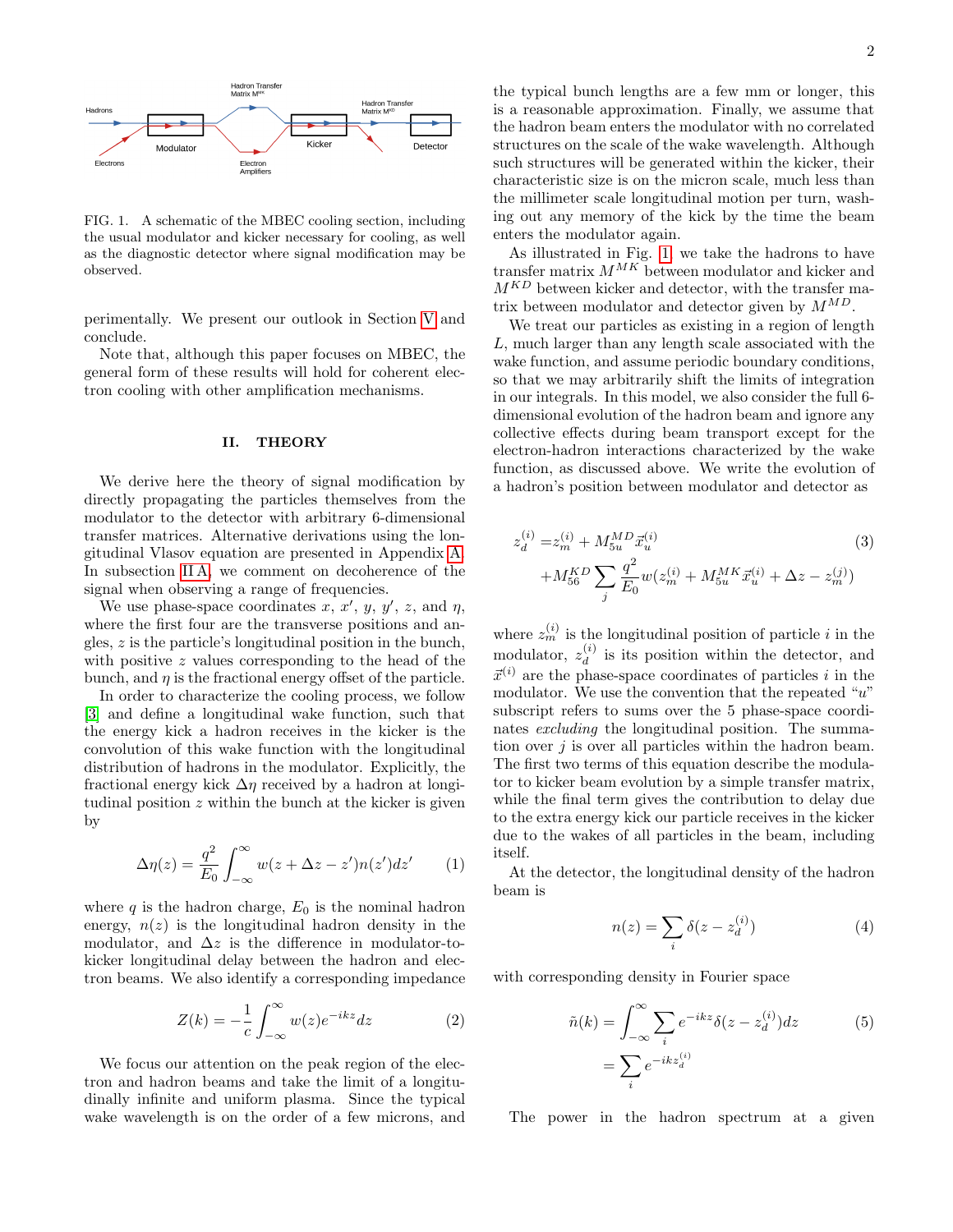wavenumber is then given by

$$
|\tilde{n}(k)|^2 = \sum_{i,a} e^{-ik \left[z_d^{(i)} - z_d^{(a)}\right]} \tag{6}
$$
  

$$
= N + \sum_{i \neq a} e^{-ik \left[z_m^{(i)} - z_m^{(a)} + M_{5u}^{MD}\left(\vec{x}_u^{(i)} - \vec{x}_u^{(a)}\right)\right]}
$$
  

$$
\times e^{-ikM_{56}^{KD}q^2/E_0 \sum_j w\left(z_m^{(i)} + M_{5u}^{MK}\vec{x}_u^{(i)} + \Delta z - z_m^{(j)}\right)}
$$
  

$$
\times e^{ikM_{56}^{KD}q^2/E_0 \sum_j w\left(z_m^{(a)} + M_{5u}^{MK}\vec{x}_u^{(a)} + \Delta z - z_m^{(j)}\right)}
$$

where we have substituted in the expression for  $z_d^{(i)}$  $d$  given in Eqtn. [3](#page-1-2) and used the fact that the  $i = a$  terms in the sum are all equal to 1, giving us the  $N$  out front, where  $N$  is the number of particles in the length- $L$  section of the beam.

Typically, the kick from the wake is small, and so we may Taylor-expand the final two exponentials above to linear order. We thereby obtain

$$
|\tilde{n}(k)|^2 = N + \sum_{i \neq a} e^{-ik \left[z_m^{(i)} - z_m^{(a)} + M_{5u}^{MD}\left(\vec{x}_u^{(i)} - \vec{x}_u^{(a)}\right)\right]}
$$
(7)  

$$
\times \left[1 - ik M_{56}^{KD} \frac{q^2}{E_0} \sum_j w\left(z_m^{(i)} + M_{5u}^{MK} \vec{x}_u^{(i)} + \Delta z - z_m^{(j)}\right)\right]
$$

$$
+ ik M_{56}^{KD} \frac{q^2}{E_0} \sum_j w\left(z_m^{(a)} + M_{5u}^{MK} \vec{x}_u^{(a)} + \Delta z - z_m^{(j)}\right)
$$

with the effect of second-order terms considered in Appendix [B.](#page-13-0)

We now wish to take the expectation value of the beam power, requiring integrals over the 12 phase space coordinates of particles  $i$  and  $a$  and the longitudinal position of particle *j*. However, note that the dependence on  $z_m^{(j)}$ appears only in the argument of the wake functions. If the total integral of the wake is zero, then, if particle  $j$ is distinct from both particles  $i$  and  $a$ , this integral will evaluate to 0. We then need only consider the terms  $j = i$ and  $j = a$  in those sums. The beam power can then be written as

$$
|\tilde{n}(k)|^2 = N + \sum_{i \neq a} e^{-ik \left[z_{ia} + M_{5u}^{MD} \left(\vec{x}_{u}^{(i)} - \vec{x}_{u}^{(a)}\right)\right]} \tag{8}
$$
  

$$
\times [1 - ik M_{56}^{KD} \frac{q^2}{E_0} w(M_{5u}^{MK} \vec{x}_{u}^{(i)} + \Delta z)
$$
  

$$
+ ik M_{56}^{KD} \frac{q^2}{E_0} w(M_{5u}^{MK} \vec{x}_{u}^{(a)} + \Delta z)
$$
  

$$
- ik M_{56}^{KD} \frac{q^2}{E_0} w(z_{ia} + M_{5u}^{MK} \vec{x}_{u}^{(i)} + \Delta z)
$$
  

$$
+ ik M_{56}^{KD} \frac{q^2}{E_0} w(-z_{ia} + M_{5u}^{MK} \vec{x}_{u}^{(a)} + \Delta z)]
$$

where we have made the definition  $z_{ia} \equiv z_m^{(i)} - z_m^{(a)}$ . Since we assume a homogeneous hadron bunch,  $z_m^{(i)}$  and  $z_m^{(a)}$ 

themselves are irrelevant and  $z_{ia}$  has the same probability distribution as them.

<span id="page-2-3"></span>We note in the above formula that the first three terms have their only  $z_{ia}$  dependence in the leading exponential, and so performing an average over all  $z_{ia}$  will be zero. We therefore need only focus on the 4th and 5th terms. Approximating the  $N(N-1)$  terms in the above sum as  $N^2$ , the relevant integral for the 4th term is

<span id="page-2-0"></span>
$$
- N^2 i k M_{56}^{KD} \int_{-L/2}^{L/2} dz_{ia} / L \int_{-\infty}^{\infty} d^5 \vec{x}^{(i)} d^5 \vec{x}^{(a)} \rho(\vec{x}^{(i)}) \rho(\vec{x}^{(a)})
$$
  

$$
\times \frac{q^2}{E_0} w(z_{ia} + M_{5u}^{MK} \vec{x}_u^{(i)} + \Delta z) e^{-ik \left[z_{ia} + M_{5u}^{MD} \left(\vec{x}_u^{(i)} - \vec{x}_u^{(a)}\right)\right]}
$$
  
(9)

where  $\rho(\vec{x})$  the hadron phase-space density in the modulator within the 5 phase-space coordinates excluding longitudinal position.

Approximating the longitudinal integral as extending from  $-\infty$  to  $\infty$ , using the impedance of Eqtn. [2,](#page-1-3) and making an appropriate change of variables to  $z' \equiv z_{ia} +$  $M_{5u}^{MK} \vec{x}_{u}^{(i)} + \Delta z$ , the longitudinal integral in Eqtn. [9](#page-2-0) may be evaluated, leaving us with

<span id="page-2-1"></span>
$$
N^{2}ikM_{56}^{KD}\frac{q^{2}c}{E_{0}}\frac{1}{L}Z(k)e^{ik\Delta z}
$$
\n
$$
\times \int_{-\infty}^{\infty} d^{5}\vec{x}^{(i)}d^{5}\vec{x}^{(a)}\rho(\vec{x}^{(i)})\rho(\vec{x}^{(a)})
$$
\n
$$
\times e^{-ik\left[M_{5u}^{MD}\left(\vec{x}_{u}^{(i)} - \vec{x}_{u}^{(a)}\right) - M_{5u}^{MK}\vec{x}_{u}^{(i)}\right]}
$$
\n(10)

To perform the remaining integrals, we write the evolution of the phase-space coordinates explicitly in terms of action-angle variables and Courant-Snyder parameters at the start of the transfer matrix, finding

<span id="page-2-2"></span>
$$
M_{5u}\vec{x}_u = M_{51}(\sqrt{2J_x\beta_x}\cos(\phi_x) + D_x\eta)
$$
\n
$$
+ M_{52}(-\sqrt{2J_x/\beta_x}[\sin(\phi_x) + \alpha_x\cos(\phi_x)] + D'_x\eta)
$$
\n
$$
+ M_{53}(\sqrt{2J_y\beta_y}\cos(\phi_y) + D_y\eta)
$$
\n
$$
+ M_{54}(-\sqrt{2J_y/\beta_y}[\sin(\phi_y) + \alpha_y\cos(\phi_y)] + D'_y\eta)
$$
\n
$$
+ M_{56}\eta
$$
\n(9)

$$
= (M_{51} - \frac{\alpha_x}{\beta_x} M_{52}) \sqrt{2J_x \beta_x} \cos(\phi_x)
$$
  
\n
$$
- M_{52} \sqrt{2J_x/\beta_x} \sin(\phi_x)
$$
  
\n
$$
+ (M_{53} - \frac{\alpha_y}{\beta_y} M_{54}) \sqrt{2J_y \beta_y} \cos(\phi_y)
$$
  
\n
$$
- M_{54} \sqrt{2J_y/\beta_y} \sin(\phi_y)
$$
  
\n
$$
+ (D_x M_{51} + D'_x M_{52} + D_y M_{53} + D'_y M_{54} + M_{56}) \eta
$$

$$
{\equiv}\hat{M}_{51}\hat{x}+\hat{M}_{52}\hat{x}'+\hat{M}_{53}\hat{y}+\hat{M}_{54}\hat{y}'+\hat{M}_{56}\hat{\eta}
$$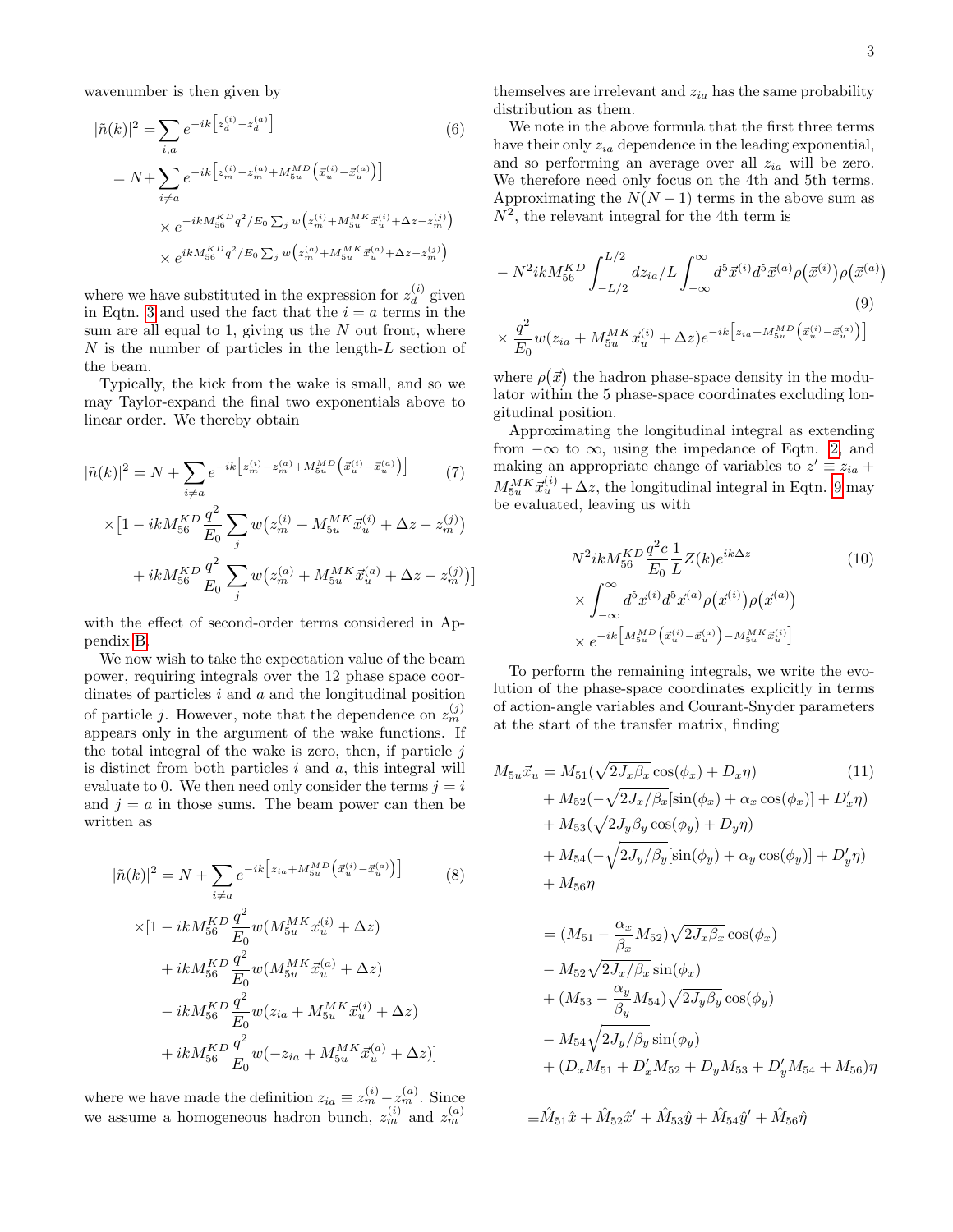with

$$
\hat{M}_{51} \equiv M_{51} - \frac{\alpha_x}{\beta_x} M_{52}
$$
\n
$$
\hat{M}_{52} \equiv M_{52}
$$
\n
$$
\hat{M}_{53} \equiv M_{53} - \frac{\alpha_y}{\beta_y} M_{54}
$$
\n
$$
\hat{M}_{54} \equiv M_{54}
$$
\n
$$
\hat{M}_{56} \equiv D_x M_{51} + D'_x M_{52} + D_y M_{53} + D'_y M_{54} + M_{56}
$$
\n(12)

For a Gaussian beam, the  $\hat{x}, \hat{x}', \hat{y}, \hat{y}'$ , and  $\hat{\eta}$  are normally distributed with

$$
\sigma_{\hat{x}} = \sqrt{\epsilon_x \beta_x}
$$
\n
$$
\sigma_{\hat{x}'} = \sqrt{\epsilon_x / \beta_x}
$$
\n
$$
\sigma_{\hat{y}} = \sqrt{\epsilon_y \beta_y}
$$
\n
$$
\sigma_{\hat{y}'} = \sqrt{\epsilon_y / \beta_y}
$$
\n
$$
\sigma_{\hat{\eta}} = \sigma_{\eta}
$$
\n(13)

In this case, the remaining ten integrals in Eqtn. [10](#page-2-1) may be performed, yielding

$$
ikM_{56}^{KD} \frac{q^2 c}{E_0} \frac{N^2}{L} Z(k) e^{ik\Delta z}
$$
\n
$$
\times e^{-\frac{k^2}{2} \sum_{u \neq 5} \sigma_{x_u}^2} \left[ \left( \hat{M}_{5u}^{MD} \right)^2 + \left( \hat{M}_{5u}^{MD} - \hat{M}_{5u}^{MK} \right)^2 \right]
$$
\n(14)

A similar procedure may be applied to the fifth term of Eqtn. [8,](#page-2-2) resulting in

$$
- ikM_{56}^{KD} \frac{q^2 c}{E_0} \frac{N^2}{L} Z(-k) e^{-ik\Delta z}
$$
\n
$$
\times e^{-\frac{k^2}{2} \sum_{u \neq 5} \sigma_{x_u}^2} \left[ \left( \hat{M}_{5u}^{MD} \right)^2 + \left( \hat{M}_{5u}^{MD} - \hat{M}_{5u}^{MN} \right)^2 \right]
$$
\n(15)

Making use of the fact that, for real wakes,  $Z(-k) =$  $Z^*(k)$ , and defining  $n_0 \equiv N/L$  as the mean linear density of the hadrons, we may sum Eqtns. [14](#page-3-2) and [15,](#page-3-3) and incorporate them back into Eqtn. [8,](#page-2-2) obtaining

$$
|\tilde{n}(k)|^2 = N - 2Nn_0 \frac{q^2 c}{E_0} k M_{56}^{KD}
$$
\n
$$
\times \left[ \text{Re}(Z(k)) \sin(k\Delta z) + \text{Im}(Z(k)) \cos(k\Delta z) \right]
$$
\n
$$
\times e^{-\frac{k^2}{2} \sum_{u \neq 5} \sigma_{x_u}^2} \left[ \left( \hat{M}_{5u}^{MD} \right)^2 + \left( \hat{M}_{5u}^{MD} - \hat{M}_{5u}^{MK} \right)^2 \right]
$$
\n(16)

Then, the fractional change in beam power as a function of electron/hadron misalignment is

$$
\frac{\Delta |\tilde{n}(k)|^2}{|\tilde{n}(k)|^2} = -2n_0 \frac{q^2 c}{E_0} k M_{56}^{KD} \tag{17}
$$
\n
$$
\times \left[ \text{Re}(Z(k)) \sin(k\Delta z) + \text{Im}(Z(k)) \cos(k\Delta z) \right]
$$
\n
$$
\times e^{-\frac{k^2}{2} \sum_{u \neq 5} \sigma_{x_u}^2} \left[ \left( \hat{M}_{5u}^{MD} \right)^2 + \left( \hat{M}_{5u}^{MD} - \hat{M}_{5u}^{MN} \right)^2 \right]
$$

<span id="page-3-5"></span>Note that if  $\text{Re}(Z(k)) = 0$  and  $\text{Im}(Z(k)) > 0$  (which is the case considered below, see Eqtn. [21\)](#page-6-0), and if  $M_{56}^{KD}$  > 0, then perfect alignment of the hadrons and electrons, ie  $\Delta z = 0$ , results in  $\Delta |\tilde{n}(k)|^2 < 0$ , corresponding to noise suppression below the shot noise in the beam. Such noise suppression has been previously studied theoretically in [\[15,](#page-14-10) [16\]](#page-14-11) and observed experimentally in [\[17,](#page-14-12) [18\]](#page-14-13). Our result Eqtn. [17](#page-3-4) is an agreement with the theoretical analysis of  $[16]$ .

#### <span id="page-3-1"></span>A. Decoherence

<span id="page-3-6"></span>The above posits that the amount of signal modification has a purely sinusoidal dependence on the electron/hadron misalignment, ie,

$$
\frac{\Delta |\tilde{n}(k)|^2}{|\tilde{n}(k)|^2} = A(k)\cos(k\Delta z + \theta_0)
$$
 (18)

where A is some amplitude and  $\theta_0$  is a phase, equal to 0 for an antisymmetric wake.

<span id="page-3-2"></span>However, the above derivation assumes an observation at a pure single frequency. If we take the more realistic case that we sample some range of frequencies with bandwidth  $\Delta k$ , the signal amplitude will be

$$
\frac{\Delta |\tilde{n}(k)|^2}{|\tilde{n}(k)|^2} \approx A(k) \frac{1}{\Delta k} \int_{k-\Delta k/2}^{k+\Delta k/2} \cos(k'\Delta z + \theta_0) dk' \quad (19)
$$

$$
= A(k) \cos(k\Delta z + \theta_0) \frac{\sin(\Delta k \Delta z/2)}{\Delta k \Delta z/2}
$$

<span id="page-3-3"></span>so that the amplitude of the oscillations will decay over lengths of  $\sim 1/\Delta k$ .

### <span id="page-3-0"></span>III. SIMULATION

<span id="page-3-4"></span>In order to check the validity and limits of the above theory, we make use of simulation. We first examine the case of a perfectly linear simulation, where the fractional energy kick to a given hadron in the kicker is simply the convolution of the wake function with the longitudinal hadron distribution in the modulator. We then turn our attention to a more detailed simulation, where the electrons and hadrons are tracked with a particle-in-cell code in order to incorporate saturation effects. In this and future sections, we consider the cooling parameters currently planned for 275 GeV protons in the EIC, listed in Tab. [I.](#page-4-0) The electron optics are assumed to be kept roughly constant within the modulator, kicker, and amplifiers through the use of focusing. Due to their much higher energy, the hadrons see the modulator and kicker as drifts, with the optics parameters specified at the center.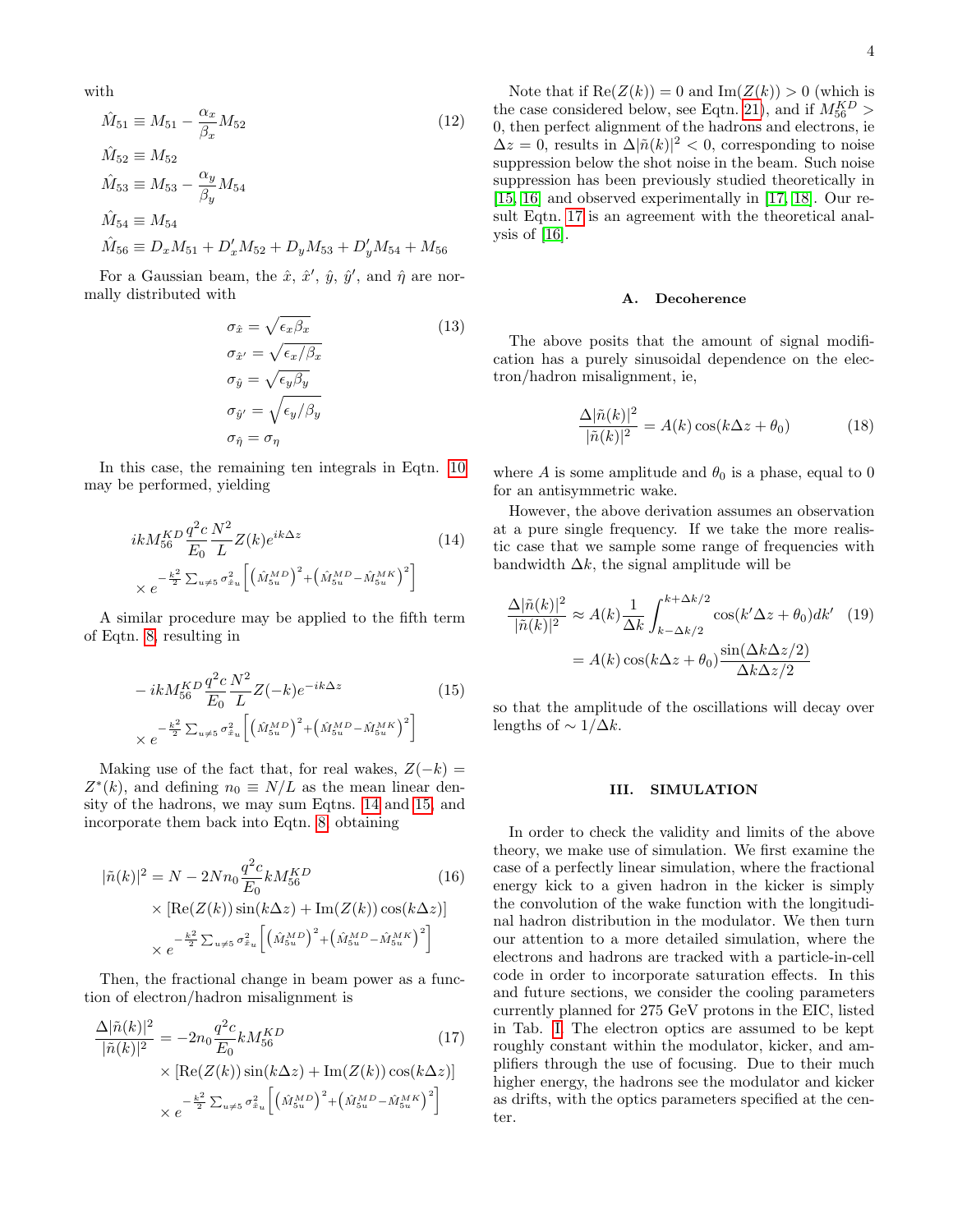<span id="page-4-0"></span>

| TABLE I. Parameters for Longitudinal and Transverse Cooling       |                 |
|-------------------------------------------------------------------|-----------------|
| Geometry                                                          |                 |
| Modulator Length (m)                                              | 45              |
| Kicker Length (m)                                                 | 45              |
| Number of Amplifier Straights                                     | $\overline{2}$  |
| Amplifier Straight Lengths (m)                                    | 37              |
| <b>Proton Parameters</b>                                          |                 |
| Energy(GeV)                                                       | 275             |
| Protons per Bunch                                                 | 6.9e10          |
| Average Current (A)                                               | 1               |
| Proton Bunch Length (cm)                                          | 6               |
| Proton Fractional Energy Spread                                   | $6.8e-4$        |
| Proton Emittance $(x/y)$ (nm)                                     | 11.3 / 1        |
| Horizontal/Vertical Proton Betas in Modulator (m)                 | 39 / 39         |
| Horizontal/Vertical Proton Dispersion in Modulator (m)            | 1/0             |
| Horizontal/Vertical Proton Dispersion Derivative in Modulator (m) | $-0.023 / 0$    |
| Horizontal/Vertical Proton Betas in Kicker (m)                    | 39 / 39         |
| Horizontal/Vertical Proton Dispersion in Kicker (m)               | 1/0             |
| Horizontal/Vertical Proton Dispersion Derivative in Kicker (m)    | 0.023 / 0       |
| Proton Horizontal/Vertical Phase Advance (rad)                    | 4.79 / 4.79     |
| Proton R56 between Centers of Modulator and Kicker (mm)           | $-2.26$         |
| <b>Electron Parameters</b>                                        |                 |
| Energy (MeV)                                                      | 150             |
| Electron Bunch Charge (nC)                                        | $\mathbf{1}$    |
| Electron Bunch Length (mm)                                        | $\overline{7}$  |
| Electron Peak Current (A)                                         | 17              |
| Electron Fractional Slice Energy Spread                           | $1e-4$          |
| Electron Normalized Emittance $(x/y)$ (mm-mrad)                   | 2.8 / 2.8       |
| Horizontal/Vertical Electron Betas in Modulator (m)               | 40/20           |
| Horizontal/Vertical Electron Betas in Kicker (m)                  | 4/4             |
| Horizontal/ Vertical Electron Betas in Amplifiers (m)             | 1/1             |
| R56 in First Electron Chicane (mm)                                | 5               |
| R56 in Second Electron Chicane (mm)                               | 5               |
| R56 in Third Electron Chicane (mm)                                | $-11$           |
| <b>Cooling Times</b>                                              |                 |
| Horizontal/Vertical/Longitudinal IBS Times (hours)                | $2.0 / - / 2.9$ |
| Horizontal/Vertical/Longitudinal Cooling Times (hours)            | $1.8 / - / 2.8$ |

#### <span id="page-4-1"></span>A. Linear Simulation

We simulate a  $50\mu$ m length of the hadron beam at peak electron and hadron beam currents. Since the bunch lengths of the hadron and electron beams are a few cm and mm, respectively, we may assume constant longitudinal beam densities in our region of interest, and take periodic boundary conditions. We start by seeding 1 million hadron macroparticles in the modulator, representing 23 million real hadrons. In order to match the noise statistics in the real beam, we perform the seeding with sub-Poisson noise, as follows. We arrange a 2-dimension grid in the longitudinal phase space, and analytically compute the number of hadrons expected in each bin, with Poisson statistical noise, assuming a Gaussian energy distribution and uniform longitudinal position distribution. We then assign a number of macroparticles to this bin equal to the number of real particles expected divided by the number of real particles represented by each macroparticle, rounded to the nearest integer. Underflow/overflow is carried to the next bin. Each hadron macroparticle is also given random transverse actions and phases, from which its 4 transverse phase space coordinates may be obtained using the modulator optics.

We obtain the position of each hadron macroparticle in the kicker by using the modulator-to-kicker transfer matrix in the design optics, and save this prekicker distribution. We then apply a longitudinal shift to all hadrons equally, corresponding to a longitudinal electron-hadron misalignment. We assign an energy kick to each macroparticle by convolving the ideal wake function with the longitudinal hadron density distribution in the modulator. The ideal wake function is computed using the procedures of [\[3–](#page-14-2)[5\]](#page-14-14) for the case of two amplification straights and unmatched Gaussian electron and hadron beams with arbitrary horizontal and vertical beam sizes. A plot of this idealized wake is shown in black in Fig. 2. Note that this wake is antisymmetiric, which means that  $\text{Re}(Z(k)) = 0$  and the first term in the square brackets on the right hand side of Eqtn. [17](#page-3-4) vanishes. We then translate the hadrons to the detector element using a kicker-to-detector transfer matrix equal to the inverse of the modulator-to-kicker transfer matrix.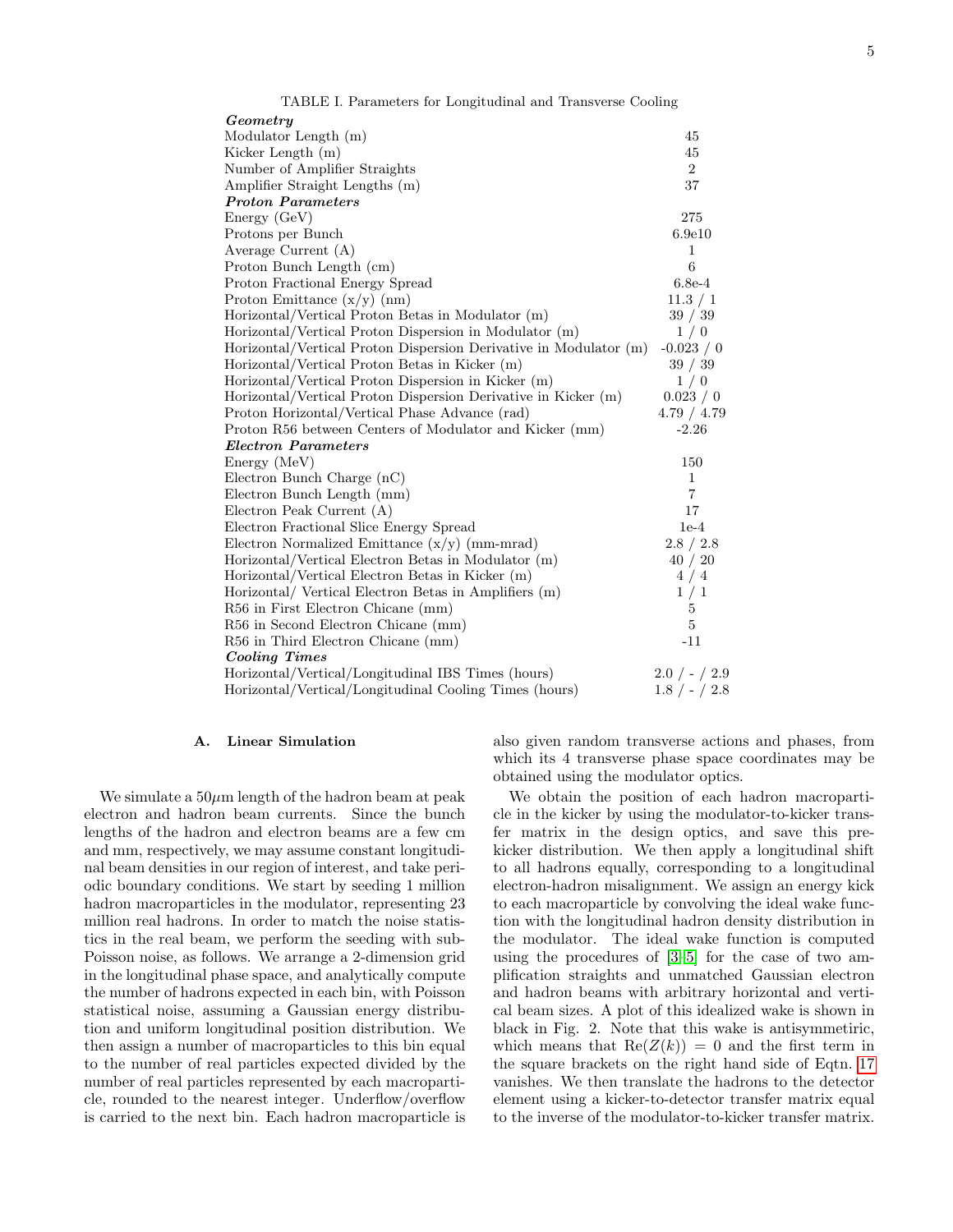Finally, we perform a fast Fourier transform (FFT) on the hadron linear density distribution to obtain the amplitude of the spectrum. Squaring these values gives us the spectral power, and we compute the fractional change from the initial spectral power of the hadrons. We repeat this process from the saved pre-kicker distribution, but apply different longitudinal misalignments. Finally, we repeat this whole procedure from the beginning for 100 different random noise seeds and take the average fractional change in spectral power for each delay value.



<span id="page-5-2"></span>FIG. 2. Wake functions both from linear theory (without saturation) and simulated by our PIC code (with saturation).

We plot these simulated results and the theory prediction in Fig. [3,](#page-5-1) finding excellent agreement. Note that the theoretical wake has a constant vertical shift of ∼ 0.04 due to higher-order terms, as discussed in Appendix [B.](#page-13-0)



<span id="page-5-1"></span>FIG. 3. Fractional change in the spectral power in the hadron beam at the  $6.25\mu m$  wavelength for the linear case. Excellent agreement between theory and simulation is observed.

# B. Nonlinear Simulation

As a more realistic model, we explicitly track the hadrons and electrons step-by-step through the modulator, kicker, and amplifiers. Much of the process for the hadrons is the same as in the linear case, described in subsection [III A.](#page-4-1) The main difference is that, rather than simply convolve the wake with the hadron density distribution, we explicitly include the electron beam and model its interactions with itself and the hadrons in a particle-in-cell (PIC) code, as described in [\[19\]](#page-14-15). The electrons are initialized in the same manner as the hadrons, with 10 real electrons per macroparticle, but with only their longitudinal coordinates described. The hadrons are initialized at the center of the modulator using the modulator optics of Tab. [I,](#page-4-0) then back-propagated to the start of the modulator so as to have the correct initial distribution. We track the electrons and hadrons through the modulator in 2 and 6 phase-space dimensions, respectively, modelling the inter-particle interactions using the disc model of [\[3](#page-14-2)[–5\]](#page-14-14). In bringing the hadrons to the kicker, the modulator-to-kicker transfer matrix is multiplied by the inverse transfer matrices of half the modulator and kicker drifts, so as to have the correct transfer matrix between the element centers, while the electrons are explicitly tracked through the amplification section (3 chicanes and 2 straights), using the same PIC code. In the kicker, both species are again tracked with the PIC code to get accurate kicks to the hadrons. In bringing the hadrons to the detector, we multiply the kicker-to-detector transfer matrix by half the inverse transfer matrix of the kicker drift in order to have the correct transfer matrix from the kicker center to the detector.

In comparing to theory, we reduce the wake amplitude to account for saturation in the electron beam, as described in [\[19\]](#page-14-15), and shown in red in Fig. [2.](#page-5-2) We incorporate the ∼ 0.01 offset of Appendix [B](#page-13-0) into Eqtn. [17](#page-3-4) and compare with the simulation results, as shown in Fig. [4.](#page-6-1) Good agreement is observed.

# <span id="page-5-0"></span>IV. DETECTION OF THE SIGNAL

So far, we have focused on the derivation and validation of the signal modification theory. However, for this to be useful, we must be able to physically detect it. We therefore look for the optimal kicker-to-detector transfer matrix and wavelength at which to observe the signal, and then examine the possibility of detecting the hadron beam density modulation in the radiation of an EIC dipole.

#### A. Optimal Parameters

In order to perform the optimization, it is helpful to make use of a simplified, analytic form for the wake function. In [\[20\]](#page-14-16), it was proposed to approximate the wake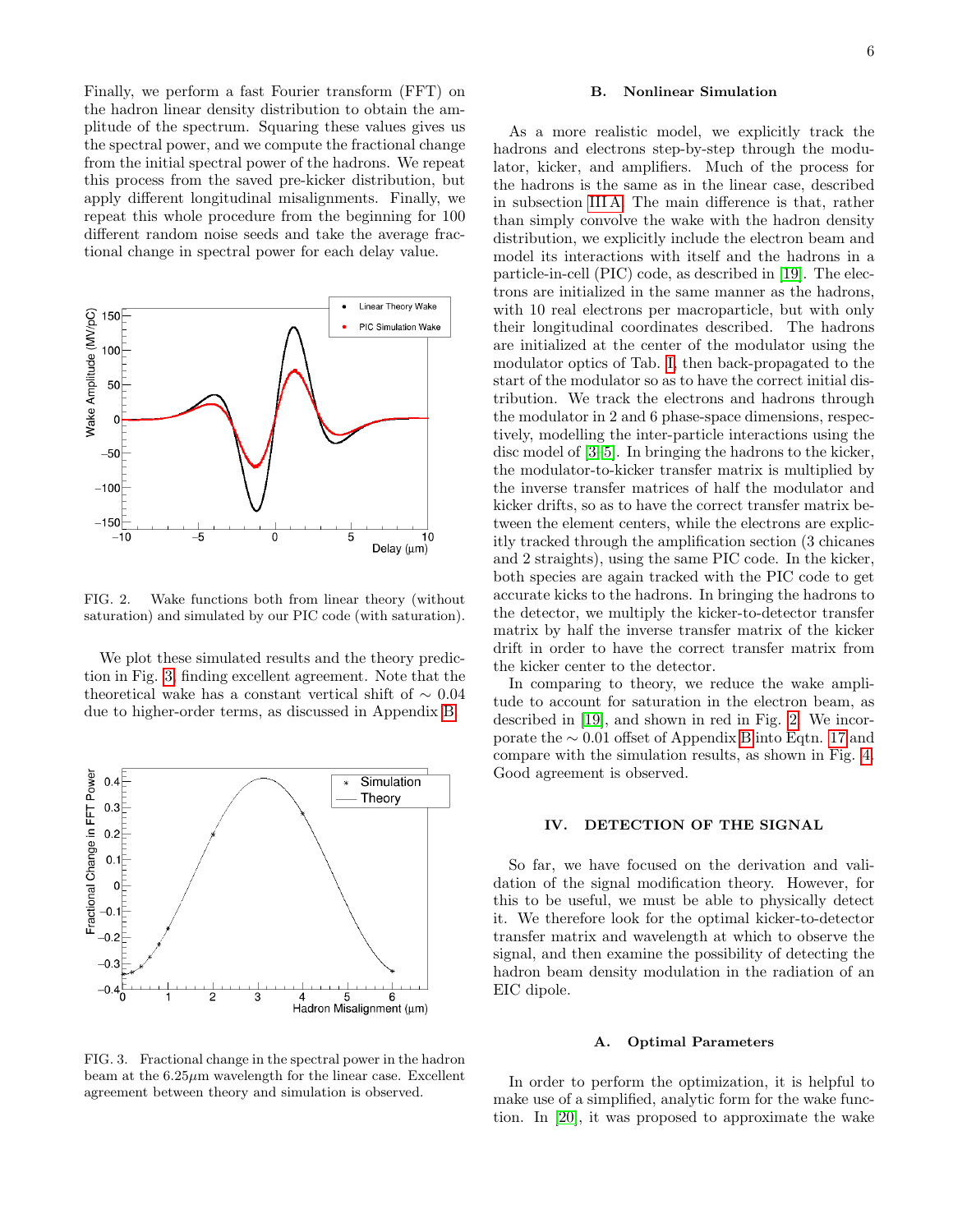

<span id="page-6-1"></span>FIG. 4. Fractional change in the spectral power in the hadron beam at the  $6.25\mu m$  wavelength for the fully nonlinear case. Good agreement between theory and simulation is observed.

using a simple fit function equal to a sine wave with Gaussian decay. Making slight changes to the parameters, we may write

$$
w(z) = A\sin(\kappa z)e^{-z^2/2\lambda^2}
$$
 (20)

where  $A$ ,  $\kappa$ , and  $\lambda$  are fit parameters roughly corresponding to the wake amplitude, wavenumber, and falloffdistance, respectively. We find that this function fits our wake with saturation fairly well, as shown in Fig. [5,](#page-6-2) and we arrive at values of  $A = 78.4 \text{MV/pC}, \ \kappa = 1.031/\mu \text{m},$ and  $\lambda = 2.768 \mu \text{m}$ .



<span id="page-6-2"></span>FIG. 5. Fit of the simulated wake (with saturation) to a func-tion of the form given in Eqtn. [20:](#page-6-3)  $w(z) = A \sin(\kappa z) e^{-z^2/2\lambda^2}$ . We find fit parameters of  $A = 78.4 \text{MV/pC}, \ \kappa = 1.031/\mu\text{m},$ and  $\lambda = 2.768 \mu \text{m}$ , and see that this matches the data fairly well.

The corresponding impedance of the simplified wake of Eqtn. [20](#page-6-3) is given by

<span id="page-6-0"></span>
$$
Z(k) = -\frac{A\lambda i}{2c} \sqrt{2\pi} \Big[ e^{-\lambda^2 (k+\kappa)^2/2} - e^{-\lambda^2 (k-\kappa)^2/2} \Big] \quad (21)
$$

Putting the above into Eqtn. [17,](#page-3-4) we obtain an expression for signal modification amplitude:

<span id="page-6-4"></span>
$$
\frac{\Delta |\tilde{n}^{2}(k)|^{2}}{|\tilde{n}^{2}(k)|^{2}} = \frac{q^{2}}{E_{0}} A \lambda n_{0} k M_{56}^{KD} \sqrt{2\pi} \cos(k\Delta z)
$$
(22)  

$$
\times \left[ e^{-\lambda^{2}(k+\kappa)^{2}/2} - e^{-\lambda^{2}(k-\kappa)^{2}/2} \right]
$$

$$
\times e^{-\frac{k^{2}}{2} \sum_{u \neq 5} \sigma_{\tilde{x}_{u}}^{2} \left[ \left( \tilde{M}_{5u}^{MD} \right)^{2} + \left( \tilde{M}_{5u}^{MK} - \tilde{M}_{5u}^{MD} \right)^{2} \right]}
$$

<span id="page-6-3"></span>Examining the above, we see that once we have fixed the cooling parameters, including the transfer matrix from the modulator to the kicker, the only variables which we can alter which will have any impact on the signal modification are the wavenumber of the density modulation we wish to observe and the  $M_{5u}$  transfer elements from the kicker to the detector. (Note that these parameters alone are also sufficient to specify the  $M_{5u}$  transfer matrix elements from the modulator to the detector.) If we have no vertical dispersion,  $M_{53}^{MK} = M_{54}^{MK} = 0$ , and it is easy to see from Eqtn. [22](#page-6-4) that the corresponding elements in the kicker-to-detector transfer matrix should also be equal to 0. The magnitude of the signal amplitude in Eqtn. [22](#page-6-4) may be easily maximized with respect to k,  $M_{51}^{KD}$ ,  $M_{52}^{KD}$ , and  $M_{56}^{KD}$ , obtaining values of  $M_{51}^{KD} = -8.44 \times 10^{-4}$ ,  $M_{52}^{KD} = -3.00 \times 10^{-2}$ m,  $M_{56}^{KD} =$  $2.36 \times 10^{-3}$ m, and  $k = 1.04 \times 10^{6}$ /m, with Eqtn. [22](#page-6-4) taking on the numerical value  $\frac{\Delta|\tilde{\rho}^{2}(k)|^{2}}{|\tilde{\sigma}^{2}(k)|^{2}}$  $\frac{\Delta[\rho^2(k)]^2}{|\tilde{\rho}^2(k)|^2} = -0.22 \cos(k\Delta z)$ . (For comparison, the simulations in Section [III,](#page-3-0) setting  $M^{KD}$ to the inverse of  $M^{MK}$  were made with near-optimal parameters  $M_{51}^{KD} = -7.93 \times 10^{-4}$ ,  $M_{52}^{KD} = -2.86 \times 10^{-2}$ m,  $M_{56}^{KD} = 2.26 \times 10^{-3}$ m, and  $k = 1.06 \times 10^6$ /m.)

### <span id="page-6-5"></span>B. Drift Plus Dipole

In the current design of the cooler, it is useful to have as much space as possible dedicated to the modulator, kicker, and amplifiers, making it difficult to also fit in an optimized transfer line between the kicker and detector to achieve optimal signal modification. We therefore consider the case where we simply have a drift after the kicker plus a main-arc dipole (field strength of 3.782T, bending radius of 243m). We assume a hard-edge dipole model and that the beam path is normal to the pole face, so that edge effects may be ignored. For convenience, we define the amplitude of signal modification so that positive values correspond to a reduction in intensity when the electrons and hadrons are aligned. We take an observation point at the start of the dipole and perform a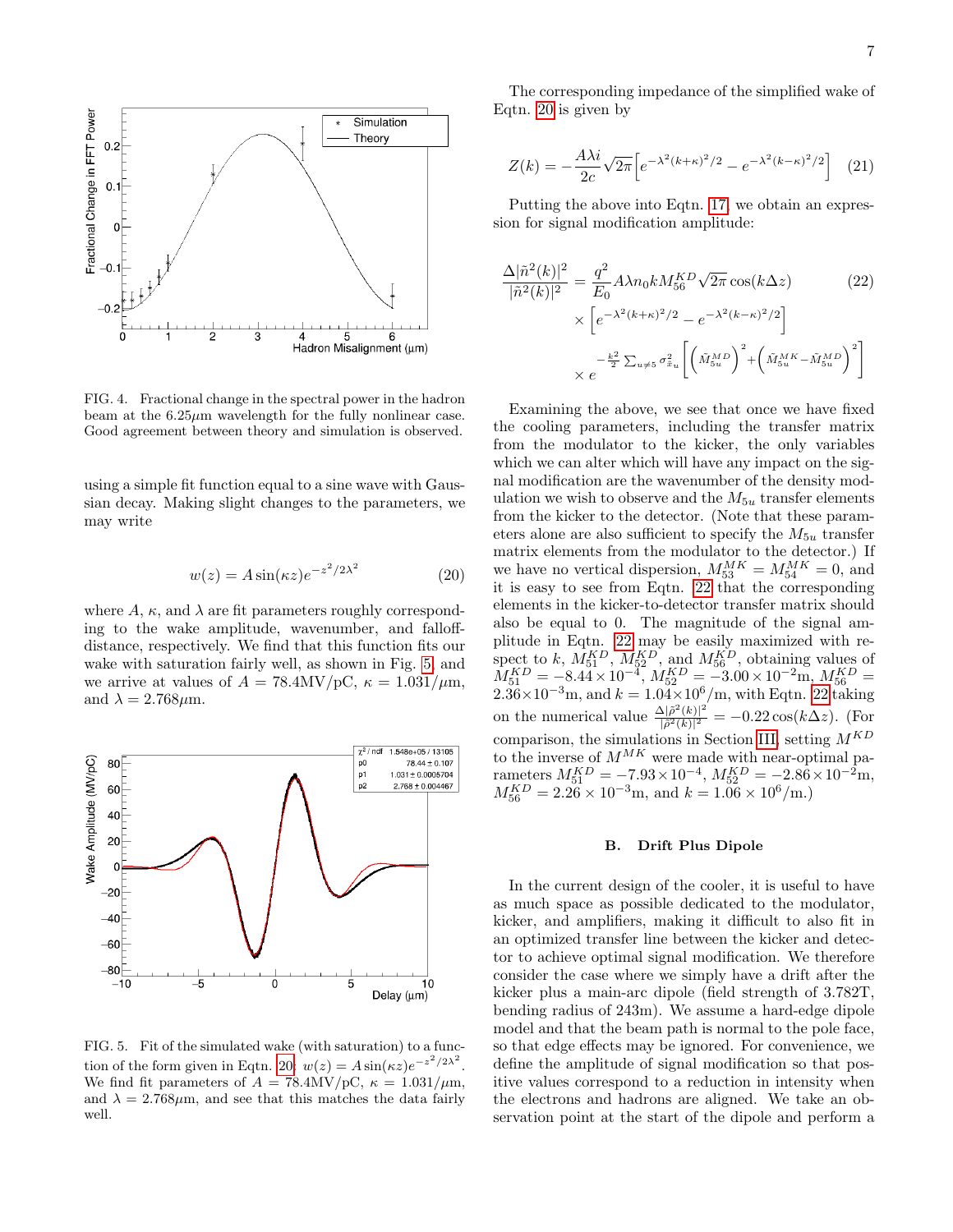scan of the amplitude of signal modification as a function of the  $M_{56}$  value of a drift transfer matrix between the kicker center and the observation point for several wavelengths of hadron density perturbations, as shown in Fig. [6.](#page-7-0) We find an optimal wavelength of ∼ 6µm, but the 1.2mm  $M_{56}$  value corresponds to over 100m of drift, which is too long for the available space. We therefore focus on more reasonable parameters and scan the signal modification amplitude as a function of moderate kickerto-dipole drift lengths and observation wavelengths, as shown in Fig. [7.](#page-7-1) Note that these drifts are defined between the end of the kicker and the start of the dipole, and so an extra  $M_{56}$  contribution from half the kicker length is also included in the transfer matrix. We find an optimal observation wavelength of  $6\mu$ m over a range of drift lengths. We then fix a  $6\mu$ m observation wavelength and scan the signal modification amplitude as a function of drift length and bend angle within the dipole, as shown in Fig. [8.](#page-7-2) We find that it is ideal to observe the radiation near the start of the dipole and that, within the region of interest, increased drift lengths result in increased signal modification, with amplitudes of a few percent.



<span id="page-7-0"></span>FIG. 6. Fractional signal modification as a function of  $M_{56}$ between the kicker center and detection point for a variety of observation wavelengths. We find an optimal observation wavelength of 6 $\mu$ m with an  $M_{56}$  of 1.2mm. This would correspond to a total drift of over 100m, which would not be feasible in the available space.

Note that the inclusion of the  $M_{51}$  and  $M_{52}$  terms is vital to the correct understanding of signal modification. Fig. [9](#page-8-0) shows the result of scanning the amplitude of signal modification as a function of the  $M_{56}$  term between the kicker center and observation point. It would appear that we could use a dipole to generate negative  $M_{56}$  and see about half the signal modification we could obtain with a drift. However, the dipole will also generate nontrivial  $M_{51}$  and  $M_{52}$  terms. Performing a scan with the more realistic dipole generates the plot seen in Fig. [10.](#page-8-1) Virtually no signal modification is observed, and even



<span id="page-7-1"></span>FIG. 7. Fractional signal modification expected at the start of the dipole if we observe the hadron density modulations of a specified wavelength after traversing a specified drift length after the kicker. We find an optimal observation wavelength of roughly  $6\mu$ m over a range of drift lengths, giving a few percent signal modification amplitude.



<span id="page-7-2"></span>FIG. 8. Fractional signal modification of  $6\mu$ m wavelength hadron density perturbations after traversing a drift of specified length after the kicker and a bend within a dipole of specified angle. We find that moderate drift lengths will produce signal modification amplitudes of a few percent at the start of the dipole.

then only for the small positive  $M_{56}$  values generated near the very start of the dipole.

#### C. Radiation

So far, we have focused entirely on the changes to the hadron density spectrum. However, this cannot be ob-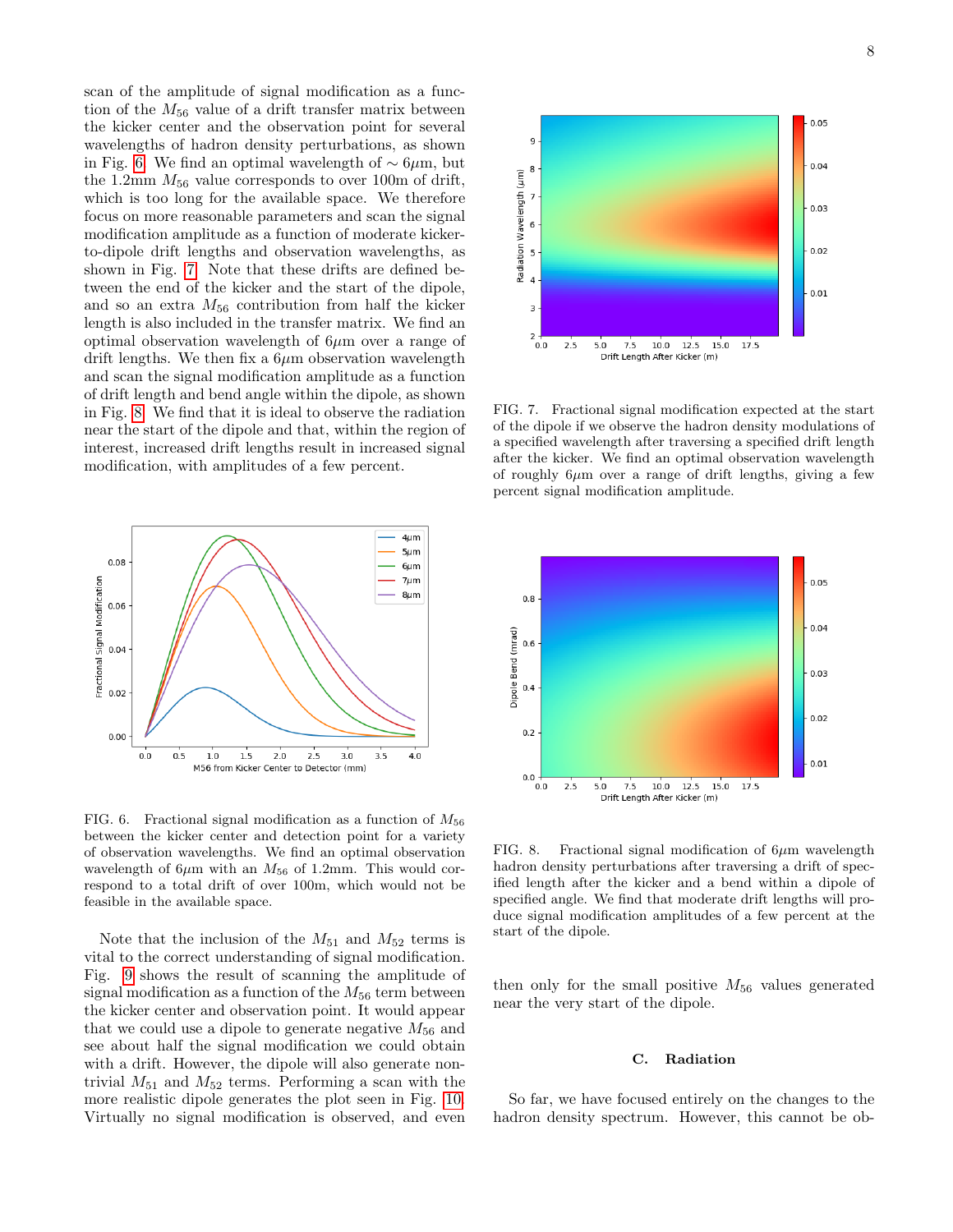

<span id="page-8-0"></span>FIG. 9. Fractional signal modification of various wavelengths as a function of  $M_{56}$  between the kicker center and observation point, including negative values. We see signal modification with both signs of  $M_{56}$ .



<span id="page-8-1"></span>FIG. 10. Fractional signal modification of various wavelengths as a function of bend angle in the dipole, assuming only a real dipole between the center of the kicker and the observation point. The corresponding range of  $M_{56}$  values is between -4cm and  $+9\mu$ m. The inclusion of non-zero  $M_{51}$  and  $M_{52}$  terms from the dipole destroys the signal modification. Note the horizontal log scale.

served directly. Instead, we will monitor the radiation produced by the hadron beam as it moves through a dipole. In the far-field approximation, the electric field from an accelerated charge is given by [\[21\]](#page-14-17)

$$
\vec{E}(\vec{x},t_0) = \frac{q}{4\pi\epsilon_0 c} \left[ \frac{1}{|\vec{r}_0 - \vec{r}|} \frac{\hat{n} \times [(\hat{n} - \vec{\beta}) \times \dot{\vec{\beta}}]}{(1 - \vec{\beta} \cdot \hat{n})^3} \right]_t \quad (23)
$$

where the observation point is  $\vec{r}_0$ , the observation time is  $t_0$ , and the hadron position  $\vec{r}$ , relativistic beta,  $\vec{\beta}$ , and its derivative,  $\dot{\vec{\beta}}$ , are evaluated at the retarded time, t, with  $t_0 = t + |\vec{r}_0 - \vec{r}|/c.$ 

Since we had seen in subsection [IV B](#page-6-5) that it is useful to observe the signal modification immediately at the start of the dipole, we consider the edge radiation [\[22\]](#page-14-18). We write the frequency-space electric field

<span id="page-8-2"></span>
$$
\vec{E}(\vec{x}, \omega) = \int_{-\infty}^{\infty} \vec{E}(\vec{x}, t_0) e^{i\omega t_0} dt_0
$$
\n
$$
= \frac{q}{4\pi\epsilon_0 c} \int_0^{\infty} \left[ \frac{1}{|\vec{r}_0 - \vec{r}|} \frac{\hat{n} \times [(\hat{n} - \vec{\beta}) \times \dot{\vec{\beta}}]}{(1 - \vec{\beta} \cdot \hat{n})^2} \right]_t e^{i\omega t_0} dt
$$
\n(24)

where we take the hadron to enter the dipole at time  $t = 0$ , and have simplified using the fact that  $dt_0/dt =$  $1 - \vec{\beta} \cdot \hat{n}$ .

The intensity of the radiation is given by [\[22\]](#page-14-18)

$$
S = \alpha \frac{\Delta \omega}{\omega} \frac{I_h}{q} \left(\frac{2\epsilon_0 c}{e}\right)^2 \hbar \omega \left|\vec{E}(\vec{x}, \omega)\right|^2 \tag{25}
$$

where  $\alpha$  is the fine-structure constant,  $\Delta\omega$  is the bandwidth, and  $I_h$  is the average hadron beam current (1A) for the EIC). Since the 7mm electron bunch is much shorter than the 6cm hadron bunch, only a fraction of the hadrons will experience cooling each turn, and  $I<sub>h</sub>$ is reduced by the ratio of the electron and hadron bunch lengths under the assumption that a streak camera would enable the central portion of the bunch to be observed separately from the rest of the beam.

Eqtn. [24](#page-8-2) may be integrated numerically over a transverse grid 10m downstream of the dipole entrance, where we might place a camera to detect the emitted radiation. We assume a 10% bandwidth for this detector. The result of this is shown in Fig. [11.](#page-8-3) We see that we may achieve intensities of  $\sim 110 \mu W/m^2$ .



<span id="page-8-3"></span>FIG. 11. Intensity of radiation from core protons seen 10m downstream of the dipole entrance.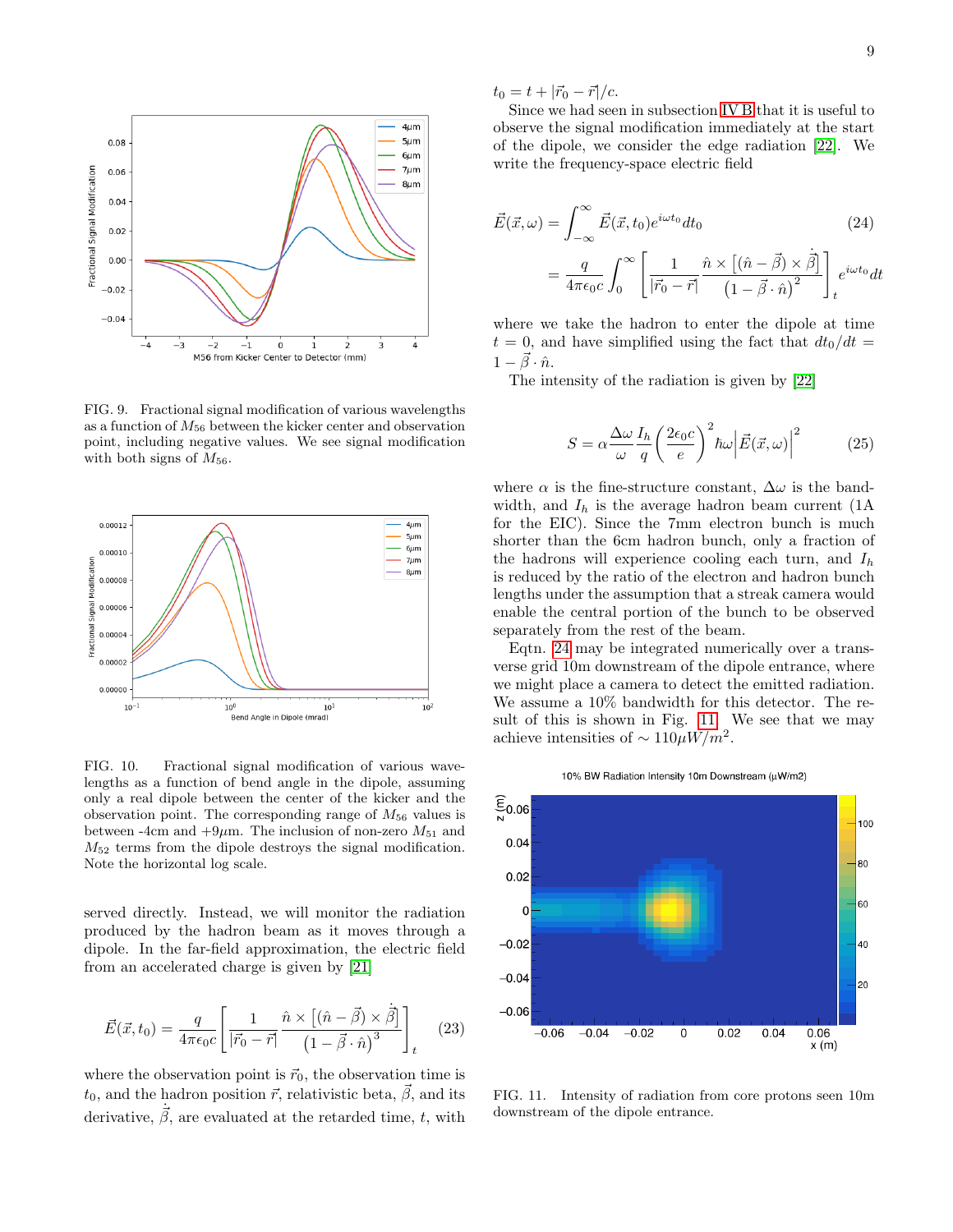We must also contend with background thermal radiation, whose intensity is given by the well-known blackbody radiation formula:

$$
S = \frac{\hbar}{4\pi^2 c^2} \frac{\omega^3}{e^{\hbar\omega/k_B T} - 1} \Delta\omega
$$
 (26)

Within this same 10% bandwidth at a temperature of 300K, we have a thermal intensity of  $10W/m^2$ , which would swamp our signal. It is therefore necessary to operate at liquid nitrogen temperature (77.29K), where the thermal background is only  $1nW/m^2$ .

# <span id="page-9-0"></span>V. CONCLUSION

We have derived an expression for signal modification for the case of a CEC cooler. We have also performed simulations of this process, finding good agreement with theoretical expectations. Finally, we have shown that such a signal may be experimentally observed at the few percent level at the EIC with a cryo-cooled streak camera set up to observe existing dipole radiation. As the design of the cooler matures, it will be necessary to incorporate the needs of this radiation diagnostic, at least ensuring the existence of a sufficient drift length between the end of the kicker and the first downstream dipole.

# VI. ACKNOWLEDGEMENTS

This work was supported by Brookhaven Science Associates, LLC under Contract No. DE-SC0012704 with the U.S. Department of Energy, and by the Department of Energy, contract DE-AC03-76SF00515.

# <span id="page-9-1"></span>Appendix A: Alternative Derivations of Signal Modification

We present two alternative derivations of the theory of signal modification in the purely longitudinal case. In subsection [A 1,](#page-9-2) we adopt a hybrid approach where we integrate the Vlasov equation in the time domain and make use of single-particle statistics. In subsection [A 2,](#page-11-0) we back-propagate the phase-space density from the detector to the modulator, in line with the conventions of [\[3\]](#page-14-2). In the limit where the hadron delay depends only on its energy offset, ie  $M_{51} = M_{52} = M_{53} = M_{54} = 0$ , these results agree with Eqtn. [17.](#page-3-4)

#### <span id="page-9-2"></span>1. Integration of Time-Domain Vlasov Equation

We consider the hadron beam entering the modulator as a constant background current,  $I_0$ , with a random Schottky signal,  $I_s(s,t)$ , overlaid on top, where s is the longitudinal position within the cooler and  $t$  is the time of measurement. After passage through the kicker, the beam will pick up a coherent response current,  $I_c(s,t)$ , due to the action of the wake, so that the total beam current at position  $s$  and time  $t$  is given by

$$
I(s,t) = I_0 + I_s(s,t) + I_c(s,t)
$$
 (A1)

Since we assume only random noise in the hadron beam when it enters the modulator, we take  $I_c(s, t) = 0$  for  $s <$  $s_K$ , the kicker location. We also consider the respective phase-space densities,  $\psi(\eta, s, t)$ , of these three currents, with

$$
I(s,t) = q \int_{-\infty}^{\infty} \dot{s}(\eta, s) \psi(\eta, s, t) d\eta
$$
 (A2)

where  $\dot{s}(\eta, s)$  is the local speed of the hadrons as a function of fractional energy deviation,  $\eta$ , and longitudinal position in the cooler.

The fluctuating part of the Schottky current can be written as

$$
I_s(s,t) = \sum_{k=-\infty}^{\infty} q\delta(t - t_k - \tau_0(s) - \eta_k \tau_1(s)) - I_0 \quad (A3)
$$

where  $t_k$  is the time that particle k arrives at the modulator, at position  $s = 0, \tau_0(s)$  is the time for an on-energy particle to travel from the modulator to point s,  $\tau_1(s)$  is the energy-dependence of this transit time, and  $\eta_k$  is the fractional energy deviation of particle k.

We define a frequency-space version of the Schottky current,  $I_s(s, \omega_m)$ , with the forward and inverse Fourier transforms

<span id="page-9-3"></span>
$$
\tilde{I}_s(s,\omega_m) = \frac{1}{T} \int_{\tau_0(s)-T/2}^{\tau_0(s)+T/2} e^{i\omega_m t} I_s(s,t) dt \tag{A4}
$$
\n
$$
I_s(s,t) = \sum_{m=-\infty}^{\infty} e^{-i\omega_m t} \tilde{I}_s(s,\omega_m)
$$

where  $T$  is chosen to be large compared to typical values of  $\eta_k \tau_1(s)$  and the wake wavelength divided by  $\beta c$ , so that we may ignore the precise behavior at the endpoints, and where  $\omega_m = 2\pi m/T$ . Particular particles near the edges of this time interval may enter or leave it during the passage through the cooler, but the relatively large size of  $T$  ensures that they are a negligible fraction of the total, and can be safely ignored. If we assume  $N$  particles arriving in the cooling system within time  $T$  at times  $t_a$ , we obtain for  $m \neq 0$ 

<span id="page-9-4"></span>
$$
\tilde{I}_s(s,\omega_m) = \frac{q}{T} \sum_{a=1}^N e^{i\omega_m \left[t_a + \tau_0(s) + \eta_a \tau_1(s)\right]} \tag{A5}
$$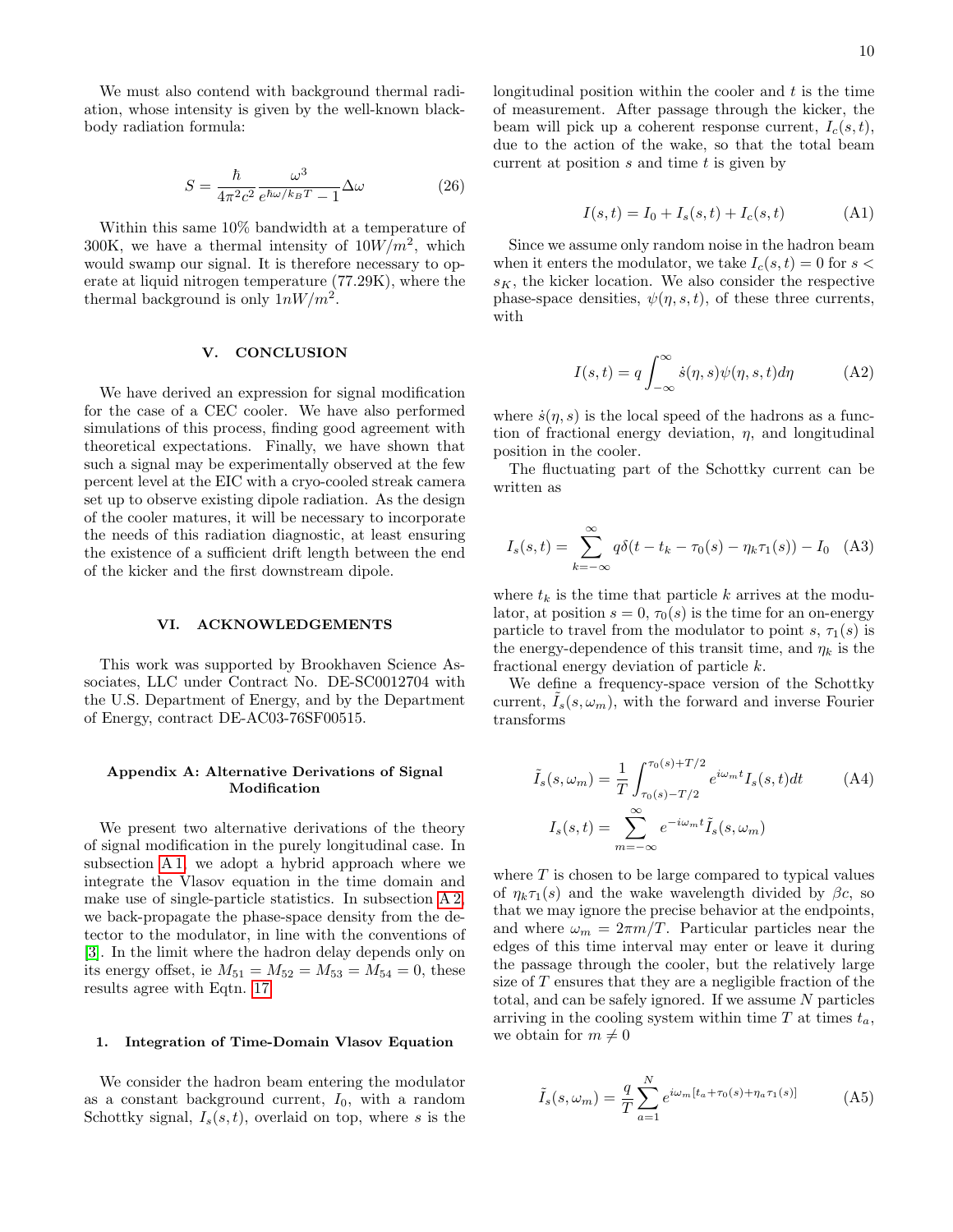In the kicker, each particle receives a kick, defined by a time-dependent voltage

$$
V(t) = \int_{-\infty}^{\infty} w_t(t - \tau - \hat{\tau}_0) I_s(0, \tau) d\tau
$$
 (A6)

where  $\hat{\tau}_0$  is the delay of the electron beam in travelling between modulator and kicker and  $w_t(t)$  is related to the wake function of Eqtn. [1](#page-1-4) by

$$
w_t(t) = w(-\beta ct) \tag{A7}
$$

and has an impedance,  $Z_t(\omega)$ , related to the impedance of Eqtn. [2](#page-1-3) by

$$
Z_t(\omega) = \int_{-\infty}^{\infty} w_t(t)e^{i\omega t}dt = -\frac{Z(\omega/\beta c)}{\beta}
$$
 (A8)

After passing through the kicker, the hadron phasespace density also includes a perturbation described by the coherent response function, obeying the linearized Vlasov equation:

$$
0 = \frac{\partial \psi_c(\eta, s, t)}{\partial t} + \frac{\partial}{\partial s} (\dot{s}(\eta, s) \psi_c(\eta, s, t)) + \frac{qV(t)\delta(s - s_K)\dot{s}(\eta, s)}{E_0} \frac{\partial}{\partial \eta} (\psi_0(\eta))
$$
 (A9)

where we have explicitly written the  $\dot{\eta}$  as a delta function kick from the kicker voltage. We have also pulled the factor of  $\dot{s}$  out of the derivative with respect to energy since we operate in the ultra-relativistic regime and so assume that  $\dot{s}$  is independent of particle energy within the kicker straight section.

Since there is no coherent response for  $s < s_K$ , integrating the above equation from  $s_K^-$  to  $s_K^+$  yields

$$
\psi_c(\eta, s_K^+, t) = -\frac{qV(t)}{E_0} \frac{d\psi_0(\eta)}{d\eta}
$$
 (A10)

which may be transformed to frequency space as

$$
\tilde{\psi}_c(\eta, s_K^+, \omega_m) = -\frac{q\tilde{V}(\omega_m)}{E_0} \frac{d\psi_0(\eta)}{d\eta}
$$
\n(A11)

where we have defined a frequency-space voltage,  $V(\omega_m)$ , and phase-space density,  $\tilde{\psi}_c(\eta, s, \omega_m)$ , using the same procedure as in Eqtn. [A4.](#page-9-3)

Integration of Eqtn. [A9](#page-10-0) to arbitrary  $s > s_K$  yields

$$
\tilde{\psi}_c(\eta, s, \omega_m) = \tilde{\psi}_c(\eta, s_K^+, \omega_m)
$$
\n
$$
\times e^{i\omega_m[\tau_0(s) + \eta\tau_1(s) - \tau_0(s_K) - \eta\tau_1(s_K)]}
$$
\n(A12)

Integrating over particle energy to get the coherent

current response, we find

<span id="page-10-1"></span>
$$
\tilde{I}_c(s,\omega_m) = -\frac{q^2 \tilde{V}(\omega_m) \dot{s}_0}{E_0}
$$
\n(A13)  
\n
$$
\times \int_{-\infty}^{\infty} \frac{d\psi_0(\eta)}{d\eta} e^{i\omega_m[\tau_0(s) + \eta \tau_1(s) - \tau_0(s_K) - \eta \tau_1(s_K)]} d\eta
$$
\n
$$
= \frac{q^2 \tilde{V}(\omega_m) \dot{s}_0}{E_0} i\omega_m[\tau_1(s) - \tau_1(s_K)]
$$
\n
$$
\times \int_{-\infty}^{\infty} \psi_0(\eta) e^{i\omega_m[\tau_0(s) + \eta \tau_1(s) - \tau_0(s_K) - \eta \tau_1(s_K)]} d\eta
$$
\n
$$
= \tilde{I}_s(s = 0, \omega_m) Z_t(\omega_m) e^{i\omega_m \hat{\tau}_0} \frac{q^2 \dot{s}_0}{E_0} i\omega_m[\tau_1(s) - \tau_1(s_K)]
$$
\n
$$
\times \int_{-\infty}^{\infty} \psi_0(\eta) e^{i\omega_m[\tau_0(s) + \eta \tau_1(s) - \tau_0(s_K) - \eta \tau_1(s_K)]} d\eta
$$
\n(A13)

<span id="page-10-2"></span>where we have assumed that the change in  $\dot{s}(\eta, s)$  due to the beam energy spread is small relative to the speed of an on-energy particle,  $\dot{s}_0$ , and made use of Eqtn. [A5,](#page-9-4) [A6,](#page-10-1) and [A8](#page-10-2) to write the voltage in the kicker in terms of the frequency-domain Schottky current in the modulator and the impedance  $Z_t(\omega_m)$ . We use the above to define an effective gain function,  $\tilde{I}_c(s,\omega_m) = G(s,\omega_m)\tilde{I}_s(s=$  $(0, \omega_m)$ . For  $m \neq 0$ , so that we may ignore the base current,  $I_0$ , the total current is

<span id="page-10-0"></span>
$$
\tilde{I}_t(s,\omega_m) = G(s,\omega_m)\tilde{I}_s(s=0,\omega_m) + \tilde{I}_s(s,\omega_m) \quad \text{(A14)}
$$

We define the signal modification by computing

$$
\langle |\tilde{I}_{t}(s,\omega_{m})|^{2}\rangle = \langle |\tilde{I}_{s}(s,\omega_{m})|^{2}\rangle (1 + |G(s,\omega_{m})|^{2})
$$
(A15)  
+ 2Re $\langle G(s,\omega_{m})\tilde{I}_{s}(s = 0,\omega_{m})\tilde{I}_{s}^{*}(s,\omega_{m})\rangle$ 

where the angle brackets denote the ensemble average and the star refers to complex conjugation.

Using Eqtn. [A5,](#page-9-4) we can evaluate

$$
\langle \tilde{I}_s(s=0,\omega_m)\tilde{I}_s^*(s,\omega_m)\rangle
$$
\n
$$
=\frac{q^2}{T^2}\sum_{a=1}^N\sum_{b=1}^N e^{i\omega_m[t_a-t_b-\tau_0(s)-\eta_b\tau_1(s)]}
$$
\n
$$
=\frac{q^2}{T^2}N\Big\langle e^{-i\omega_m[\tau_0(s)+\eta\tau_1(s)]}\Big\rangle_\eta
$$
\n(A16)

where we only kept the diagonal terms due to the uncorrelated nature of the initial particle distribution.

Similarly, we find

<span id="page-10-3"></span>
$$
\langle |I_s(s,\omega_m)|^2 \rangle = \frac{q^2}{T^2}N\tag{A17}
$$

We can now write the fractional signal modification as

$$
\frac{\langle |I_t(s, \omega_m)|^2 \rangle}{\langle |I_s(s, \omega_m)|^2 \rangle} = 1 + |G(s, \omega_m)|^2
$$
 (A18)  
+ 2Re(Y(s, \omega\_m))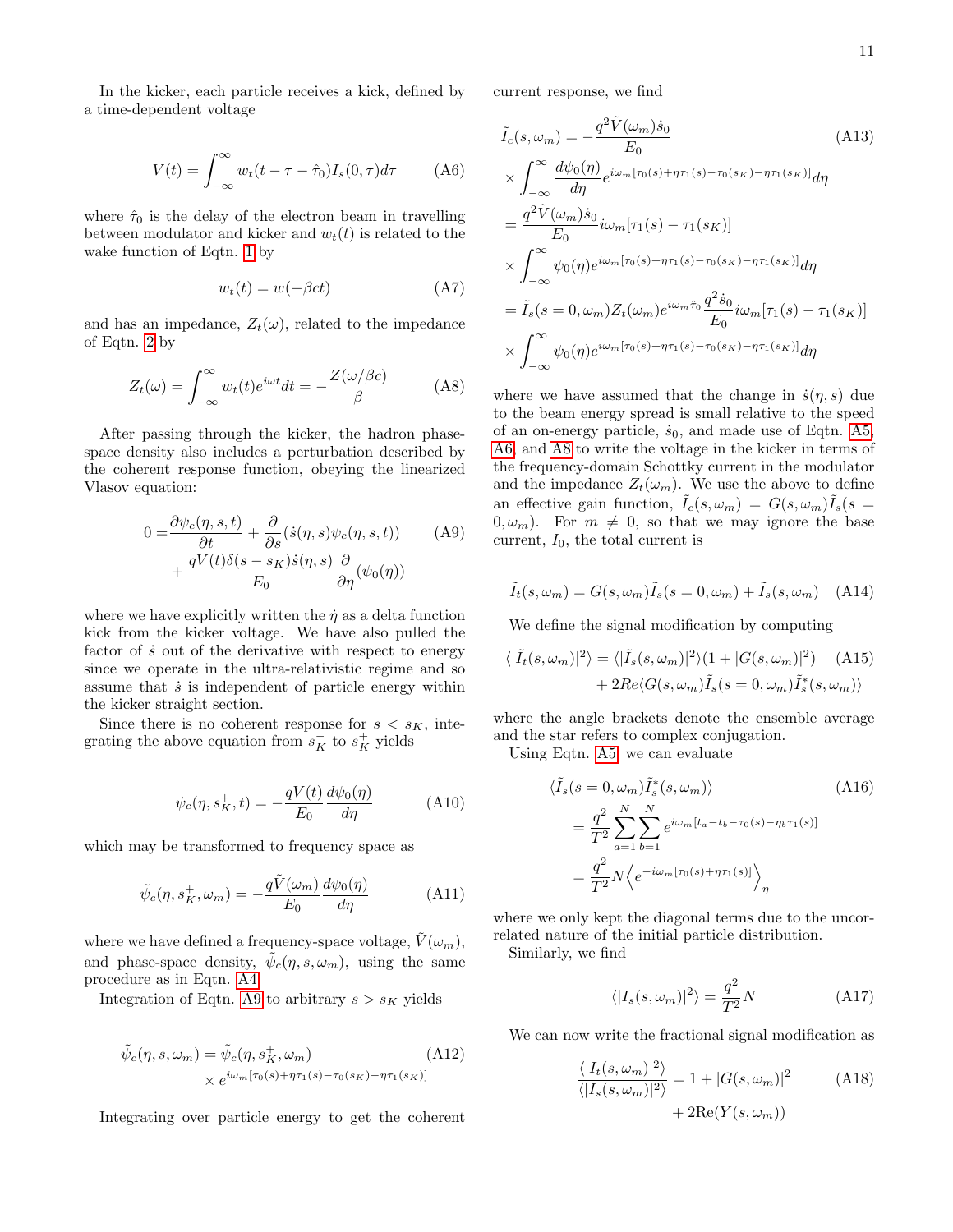with

$$
G(s,\omega_m) = iZ_t(\omega_m)\omega_m \frac{qI_0}{E_0} [\tau_1(s) - \tau_1(s_K)] \qquad (A19)
$$

$$
\times e^{i\omega_m[\hat{\tau}_0 + \tau_0(s) - \tau_0(s_K)]} \langle e^{i\omega_m \eta[\tau_1(s) - \tau_1(s_K)]} \rangle_{\eta}
$$

and

$$
Y(s,\omega_m) = G(s,\omega_m)e^{-i\omega_m\tau_0(s)}\left\langle e^{-i\omega_m\eta\tau_1(s)}\right\rangle_{\eta} \quad (A20)
$$

where the mean current  $I_0 = q\dot{s}_0 \int_{-\infty}^{\infty} \psi_0(\eta) d\eta$ .

Since the kick from the wake is expected to be small, we ignore the second-order  $|G(s, \omega_m)|^2$  term. We also assume a Gaussian energy distribution in the beam, with RMS energy error  $\sigma_{\eta}$ . This allows us to perform the energy averages explicitly, and we obtain the relative signal modification

$$
\frac{\langle |I_t(s, \omega_m)|^2 \rangle}{\langle |I_s(s, \omega_m)|^2 \rangle} - 1 = 2Re\left(iZ_t(\omega_m)e^{i\omega_m[\hat{\tau}_0 - \tau_0(s_K)]}\right)
$$
\n(A21)  
\n
$$
\times \omega_m \frac{qI_0}{E_0}[\tau_1(s) - \tau_1(s_K)]
$$
\n
$$
\times e^{-\frac{\sigma_n^2 \omega_m^2}{2} [\tau_1^2(s) + (\tau_1(s) - \tau_1(s_K))^2]}
$$

We note that  $\tau_1(s) = -1/\beta c$  times the  $M_{56}$  element from the modulator to point s,  $\hat{\tau}_0 - \tau_0(s_K) = \Delta z / \beta c$ , and  $I_0 = qn_0\beta c$ , where  $n_0$  is the mean longitudinal hadron density. We identify the wavenumber  $k = \omega_m/\beta c$  and use Eqtn. [A8](#page-10-2) to translate  $Z_t(\omega) \to -Z(k)/\beta$ . This translates the fractional signal modification above to

$$
\frac{\langle |I_t(s, \beta ck)|^2 \rangle}{\langle |I_s(s, \beta ck)|^2 \rangle} - 1 = -2n_0 \frac{q^2 c}{E_0} k M_{56}^{KD}
$$
\n
$$
\times \left[ \text{Im}(Z(k)) \cos(k\Delta z) + \text{Re}(Z(k)) \sin(k\Delta z) \right]
$$
\n
$$
\times e^{-\frac{\sigma_{\eta}^2 k^2}{2} \left[ \left( M_{56}^{MD} \right)^2 + \left( M_{56}^{KD} \right)^2 \right]}
$$
\n(A22)

This agrees with Eqtn. [17](#page-3-4) in the purely longitudinal limit.

# <span id="page-11-0"></span>2. Theory from Back-Propagation of Phase Space Density

We now approach the problem of signal modification using the formalism described in [\[3\]](#page-14-2), except using the wake and impedance formalism from Eqtn. [1](#page-1-4) and [2.](#page-1-3) This involves back-propagating the beam through the cooler to describe the phase space distribution of the beam at the detector in terms of the known distribution at the modulator. This gives us a longitudinal phase-space density at the detector equal to

$$
f(z,\eta) = n_0 F_0(\eta - \Delta \eta (z - M_{56}^{KD} \eta))
$$
\n
$$
+ \delta f^{(m)}(z - M_{56}^{MD} \eta - \Delta z + M_{56}^{MK} \Delta \eta (z - M_{56}^{KD} \eta),
$$
\n
$$
\eta - \Delta \eta (z - M_{56}^{KD} \eta))
$$
\n
$$
(A23)
$$

where  $F_0(\eta)$  is the energy-dependence of the base longitudinal phase-space density,  $n_0$  is the mean longitudinal beam density, and  $\delta f^{(m)}$  is some perturbation at the modulator. Note that  $z$  and  $\eta$  are evaluated at the detector, so that the above equation is just writing the original phase space density,  $n_0 F_0(\eta^{(m)}) + \delta f^{(m)}(z^{(m)}, \eta^{(m)})$ , in terms of the detector  $z, \eta$  coordinates.

We use Eqtn. [1](#page-1-4) and [2](#page-1-3) to write

<span id="page-11-2"></span>
$$
\Delta \eta(z) = \frac{1}{2\pi} \int_{-\infty}^{\infty} e^{ikz} \Delta \tilde{\eta}(k) dk \qquad (A24)
$$

$$
= -\frac{q^2 c}{2\pi E_0} \int_{-\infty}^{\infty} e^{ikz} Z(k) \delta \tilde{n}_k^{(m)} dk
$$

where  $Z(k)$  is the wake impedance and  $\delta \tilde{n}_{k}^{(m)}$  $\binom{m}{k}$  is the Fourier transform of the hadron longitudinal density perturbation in the modulator, with a general definition

$$
\delta \tilde{n}_k = \int_{-\infty}^{\infty} d\eta \delta \tilde{f}_k(\eta) \qquad (A25)
$$

$$
= \int_{-\infty}^{\infty} d\eta \int_{-\infty}^{\infty} dz \delta f(z, \eta) e^{-ikz}
$$

If we Taylor expand  $F_0$  to first order about the energy kick from the kicker and ignore the  $\Delta \eta$  dependence in the expression for  $\delta f^{(m)}$ , since it is already assumed to be a small correction to  $F_0$ , we find the perturbation to the phase space density at the detector:

<span id="page-11-1"></span>
$$
\delta f(z,\eta) = -n_0 F_0'(\eta) \Delta \eta (z - M_{56}^{KD} \eta)
$$
  
+ 
$$
\delta f^{(m)}(z - M_{56}^{MD} \eta - \Delta z, \eta)
$$
 (A26)

The power of signal modification is given by the correlator

<span id="page-11-4"></span>
$$
\langle \delta \tilde{n}_k \delta \tilde{n}_{k'} \rangle = \int_{-\infty}^{\infty} d\eta d\eta' \langle \delta \tilde{f}_k(\eta) \delta \tilde{f}_{k'}(\eta') \rangle \tag{A27}
$$

We split the right hand side of Eqtn. [A26](#page-11-1) into two parts:

<span id="page-11-3"></span>
$$
\delta f^{(1)}(z,\eta) \equiv -n_0 F_0'(\eta) \Delta \eta (z - M_{56}^{KD} \eta) \tag{A28}
$$
  

$$
\delta f^{(2)}(z,\eta) \equiv \delta f^{(m)}(z - M_{56}^{MD} \eta - \Delta z, \eta)
$$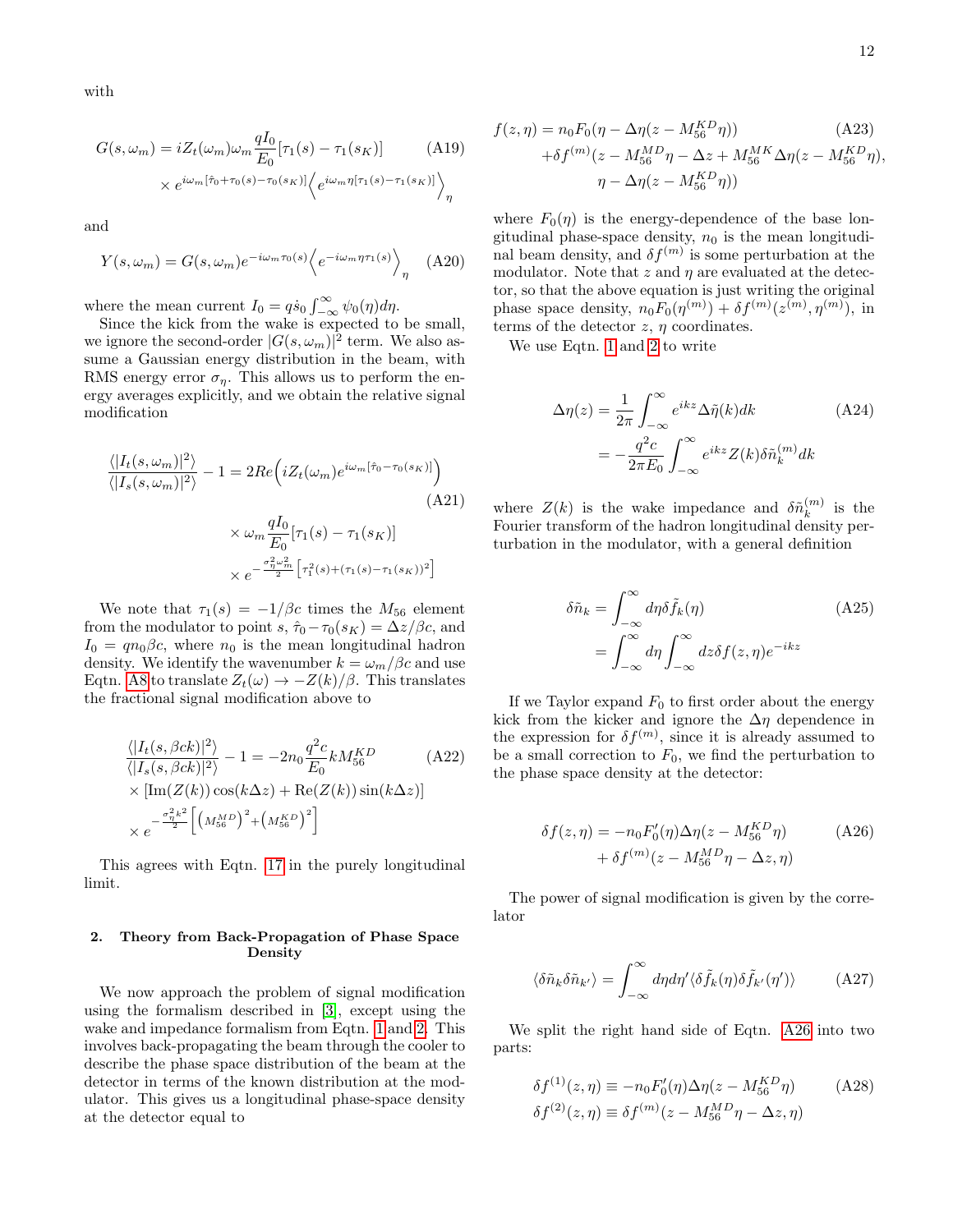Taking the Fourier transform of the first term, we find

$$
\delta \tilde{f}^{(1)}(k) = -n_0 F'_0(\eta) \int_{-\infty}^{\infty} e^{-ikz} \Delta \eta(z - M_{56}^{KD} \eta) dz
$$
\n(A29)\n
$$
= -n_0 F'_0(\eta) e^{-ikM_{56}^{KD} \eta} \int_{-\infty}^{\infty} e^{-ikz'} \Delta \eta(z') dz'
$$
\n
$$
= n_0 F'_0(\eta) \frac{q^2 c}{E_0} Z(k) e^{-ikM_{56}^{KD} \eta} \delta \tilde{n}_k^{(m)}
$$

where we have made use of Eqtn. [A24](#page-11-2) in the last step.

The Fourier transform of the second term in Eqtn. [A28](#page-11-3) yields

$$
\delta \tilde{f}^{(2)} = \int_{-\infty}^{\infty} e^{-ikz} \delta f^{(m)}(z - M_{56}^{MD} \eta - \Delta z, \eta) dz \quad (A30)
$$

$$
= e^{-ikM_{56}^{MD} \eta} e^{-ik\Delta z} \int_{-\infty}^{\infty} e^{-ikz'} \delta f^{(m)}(z', \eta) dz'
$$

$$
= e^{-ikM_{56}^{MD} \eta} e^{-ik\Delta z} \delta \tilde{f}_{k}^{(m)}(\eta)
$$

Calculating the correlator in Eqtn. [A27,](#page-11-4) we see that it involves the sum of three terms:  $\langle \delta \tilde{f}_k^{(1)}$  $\langle \delta \tilde{f}_{k}^{(1)}(\eta) \delta \tilde{f}_{k'}^{(1)}(\eta') \rangle, \qquad \qquad \langle \delta \tilde{f}_{k}^{(2)} \rangle.$  $\tilde{f}_k^{(2)}(\eta)\delta \tilde{f}_{k'}^{(2)}(\eta')\rangle,$  and  $\langle \delta \tilde{f}_k^{(1)}$  $\delta \tilde{f}_{k'}^{(1)}(\eta) \delta \tilde{f}_{k'}^{(2)}(\eta') + \delta \tilde{f}_{k}^{(2)}$  $\tilde{f}_k^{(2)}(\eta)\delta \tilde{f}_{k'}^{(1)}(\eta')\rangle$ . The first of these is quadratic in the wake impedance, and so we will ignore it since we assume that the kick from the wake is small. The second term is evaluated using Eqtn. 4 of [\[3\]](#page-14-2):

$$
\langle \delta \tilde{f}_k^{(2)}(\eta) \delta \tilde{f}_{k'}^{(2)}(\eta') \rangle = 2\pi n_0 F_0(\eta) \delta(k + k') \delta(\eta - \eta')
$$
(A31)

and integration over energy deviations yields

$$
\langle \delta \tilde{n}_k^{(2)} \delta \tilde{n}_{k'}^{(2)} \rangle = 2\pi n_0 \delta(k + k') \tag{A32}
$$

For the third term,  $\langle \delta \tilde{f}_k^{(1)} \rangle$  $\tilde{f}_{k}^{(1)}(\eta)\delta\tilde{f}_{k'}^{(2)}(\eta') +$  $\delta \tilde{f}_k^{(2)}$  $\tilde{f}_{k}^{(2)}(\eta)\delta\tilde{f}_{k'}^{(1)}(\eta')\rangle$ , we note that the two parts become identical if we swap  $k \leftrightarrow k'$ . (We integrate over  $\eta$ and  $\eta'$ , so the switch of these variables doesn't matter.) We then focus on the first of these

$$
\int_{-\infty}^{\infty} d\eta d\eta' \langle \delta \tilde{f}_k^{(1)}(\eta) \delta \tilde{f}_{k'}^{(2)}(\eta') \rangle
$$
\n
$$
= n_0 \frac{q^2 c}{E_0} Z(k) \int_{-\infty}^{\infty} F_0'(\eta) e^{-ikM_{56}^{KD}\eta} e^{-ik'M_{56}^{MD}\eta'} e^{-ik'\Delta z}
$$
\n
$$
\langle \delta \tilde{n}_k^{(m)} \delta \tilde{f}_{k'}^{(m)}(\eta') \rangle d\eta d\eta'
$$
\n(A33)

The correlator  $\langle \delta \tilde{n}_{k}^{(m)} \rangle$  $\binom{m}{k} \delta \tilde{f}_{k'}^{(m)}(\eta')$  is the integral of Eqtn. [A31](#page-12-0) over  $\eta$ , yielding

$$
\int_{-\infty}^{\infty} d\eta d\eta' \langle \delta \tilde{f}_k^{(1)}(\eta) \delta \tilde{f}_{k'}^{(2)}(\eta') \rangle
$$
\n(A34)  
\n
$$
=2\pi n_0^2 \frac{q^2 c}{E_0} Z(k) \delta(k+k')
$$
\n
$$
\times \int_{-\infty}^{\infty} d\eta d\eta' F_0'(\eta) e^{-ikM_{56}^{KD}\eta} e^{-ik'M_{56}^{MD}\eta'} e^{-ik'\Delta z} F_0(\eta')
$$
\n
$$
=2\pi ik M_{56}^{KD} n_0^2 \frac{q^2 c}{E_0} Z(k) \delta(k+k')
$$
\n
$$
\times \int_{-\infty}^{\infty} d\eta d\eta' F_0(\eta) e^{-ikM_{56}^{KD}\eta} e^{ikM_{56}^{MD}\eta'} e^{ik\Delta z} F_0(\eta')
$$

If we take the particular case of a Gaussian energy distribution with RMS  $\sigma_n$ , the integrals yield

$$
\int_{-\infty}^{\infty} d\eta d\eta' \langle \delta \tilde{f}_k^{(1)}(\eta) \delta \tilde{f}_{k'}^{(2)}(\eta') \rangle
$$
 (A35)  
=2\pi i k M\_{56}^{KD} n\_0^2 \frac{q^2 c}{E\_0} Z(k) \delta(k+k') e^{ik\Delta z}  
\times e^{-\sigma\_\eta^2 k^2 [(M\_{56}^{KO})^2 + (M\_{56}^{MD})^2]/2}

As noted above, the correlator corresponding to  $\langle \delta \tilde{f}_k^{(2)}$  $\tilde{f}_{k}^{(2)}(\eta)\delta\tilde{f}_{k'}^{(1)}(\eta')\rangle$  is the same as what we have just computed, with the interchange  $k \leftrightarrow k'$ . Noting that the delta function sends  $k' \leftrightarrow -k$  and that  $Z(k)$  is the Fourier transform of a real-valued function, so that  $Z(k') = Z(-k) = Z^*(k)$ , we sum the two halves of this correlator to obtain

<span id="page-12-0"></span>
$$
2\pi ik M_{56}^{KD} n_0^2 \frac{q^2 c}{E_0} [Z(k)e^{ik\Delta z} - Z^*(k)e^{-ik\Delta z}] \qquad (A36)
$$
  
\n
$$
\times e^{-\sigma_\eta^2 k^2 [(M_{56}^{KD})^2 + (M_{56}^{MD})^2]/2} \delta(k+k')
$$
  
\n
$$
= -4\pi k M_{56}^{KD} n_0^2 \frac{q^2 c}{E_0} (Re[Z(k)] \sin(k\Delta z) + Im[Z(k)] \cos(k\Delta z))
$$
  
\n
$$
\times e^{-\sigma_\eta^2 k^2 [(M_{56}^{KD})^2 + (M_{56}^{MD})^2]/2} \delta(k+k')
$$

<span id="page-12-1"></span>Adding in the result from Eqtn. [A32](#page-12-1)

$$
\langle \delta \tilde{n}_k \delta \tilde{n}_{k'} \rangle = 2\pi n_0 \delta(k + k') \Big[ 1 - 2k M_{56}^{KD} n_0 \frac{q^2 c}{E_0} \qquad (A37)
$$

$$
\times \left( Re[Z(k)] \sin(k \Delta z) + Im[Z(k)] \cos(k \Delta z) \right)
$$

$$
\times e^{-\sigma_n^2 k^2 \left[ (M_{56}^{KD})^2 + (M_{56}^{MD})^2 \right] / 2} \Big]
$$

The fractional signal modification is then

$$
\frac{\langle \delta \tilde{n}_k \delta \tilde{n}_{k'} \rangle}{\langle \delta \tilde{n}_k^{(m)} \delta \tilde{n}_{k'}^{(m)} \rangle} - 1 = -2k M_{56}^{KD} n_0 \frac{q^2 c}{E_0}
$$
\n
$$
\times (Re[Z(k)] \sin(k \Delta z) + Im[Z(k)] \cos(k \Delta z))
$$
\n
$$
\times e^{-\sigma_{\eta}^2 k^2 [(M_{56}^{KD})^2 + (M_{56}^{MD})^2]/2}
$$
\n(A38)

We see that, in the absence of transverse motion, this is identical to Eqtn. [17.](#page-3-4)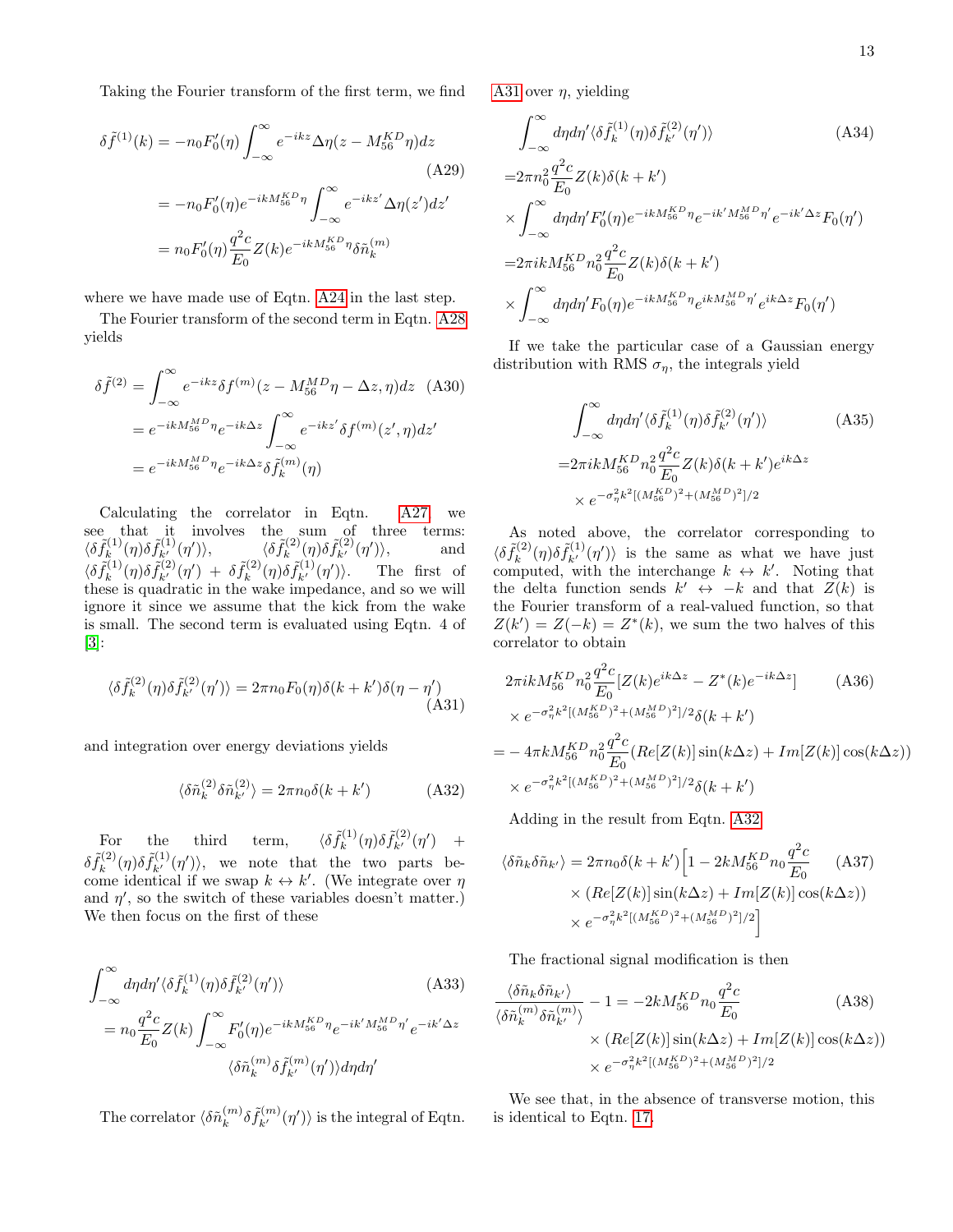### <span id="page-13-0"></span>Appendix B: Quadratic Term

In the simplification of Eqtn. [6,](#page-2-3) we only kept the terms linear in the wake amplitude. If we instead keep terms to second order, we arrive at a corrective term equal to

$$
\left(kM_{56}^{KD}\frac{q^2}{E_0}\right)^2 \sum_{i\neq a} e^{-ik\left[z_m^{(i)} - z_m^{(a)} + M_{5u}^{MD}\left(\vec{x}_u^{(i)} - \vec{x}_u^{(a)}\right)\right]}
$$
\n
$$
\times \sum_{j,\ell} \left[ -\frac{1}{2} w(z_m^{(i)} + M_{5u}^{MK}\vec{x}_u^{(i)} + \Delta z - z_m^{(j)}) w(z_m^{(i)} + M_{5u}^{MK}\vec{x}_u^{(i)} + \Delta z - z_m^{(\ell)}) - \frac{1}{2} w(z_m^{(a)} + M_{5u}^{MK}\vec{x}_u^{(a)} + \Delta z - z_m^{(j)}) w(z_m^{(a)} + M_{5u}^{MK}\vec{x}_u^{(a)} + \Delta z - z_m^{(\ell)}) + w(z_m^{(i)} + M_{5u}^{MK}\vec{x}_u^{(i)} + \Delta z - z_m^{(j)}) w(z_m^{(a)} + M_{5u}^{MK}\vec{x}_u^{(a)} + \Delta z - z_m^{(\ell)}) \right]
$$
\n(B1)

If the integral of the wake is zero, taking the average of this quantity over all possible  $z_m^{(j)}$  will yield zero unless  $j = i$ , a, or  $\ell$ . Similarly, the only values of  $\ell$  which yield non-trivial results are  $i, a,$  or  $j$ . Since there are 4 ways to pick j and  $\ell$  equal to some combination of i and a and  $\sim N >> 4$  ways to pick them equal to one another and not equal to  $i$  or  $a$ , we only focus on the latter case. Of the three wake cross-terms, only the last one survives, since the others have either  $z_m^{(a)}$  or  $z_m(i)$  appearing only in the complex phase, which would average to zero.

Doing the sums over the three free parameters,  $i, a$ , and  $j$ , we find this is equal to

$$
N^{3} \left( k M_{56}^{KD} \frac{q^{2}}{E_{0}} \right)^{2} \int_{-L/2}^{L/2} dz_{m}^{(i)} dz_{m}^{(a)} dz_{m}^{(j)} / L^{3}
$$
(B2)  
\n
$$
\times \int_{-\infty}^{\infty} d^{5} \vec{x}^{(i)} d^{5} \vec{x}^{(a)} \rho(\vec{x}^{(i)}) \rho(\vec{x}^{(a)})
$$
\n
$$
\times e^{-ik \left[ z_{m}^{(i)} - z_{m}^{(a)} + M_{5u}^{MD} \left( \vec{x}_{u}^{(i)} - \vec{x}_{u}^{(a)} \right) \right]}
$$
\n
$$
\times w(z_{m}^{(i)} + M_{5u}^{MK} \vec{x}_{u}^{(i)} + \Delta z - z_{m}^{(j)})
$$
\n
$$
\times w(z_{m}^{(a)} + M_{5u}^{MK} \vec{x}_{u}^{(a)} + \Delta z - z_{m}^{(j)})
$$

$$
N\left(n_{0}kM_{56}^{KD}\frac{q^{2}c}{E_{0}}\right)^{2}\int_{-L/2}^{L/2}dz_{m}^{(j)}/L
$$
(B3)  
\n
$$
\times \int_{-\infty}^{\infty}d^{5}\vec{x}^{(i)}d^{5}\vec{x}^{(a)}\rho(\vec{x}^{(i)})\rho(\vec{x}^{(a)})
$$
  
\n
$$
\times e^{-ik}\left[\left(M_{5u}^{MD}-M_{56}^{MK}\right)\left(\vec{x}_{u}^{(i)}-\vec{x}_{u}^{(a)}\right)\right]Z(k)Z(-k)
$$
  
\n
$$
=N\left(n_{0}kM_{56}^{KD}\frac{q^{2}c}{E_{0}}\right)^{2}|Z(k)|^{2}
$$
  
\n
$$
\times \int_{-\infty}^{\infty}d^{5}\vec{x}^{(i)}d^{5}\vec{x}^{(a)}\rho(\vec{x}^{(i)})\rho(\vec{x}^{(a)})
$$
  
\n
$$
\times e^{-ik}\left[\left(M_{5u}^{MD}-M_{56}^{MK}\right)\left(\vec{x}_{u}^{(i)}-\vec{x}_{u}^{(a)}\right)\right]
$$
  
\n
$$
=N\left(n_{0}kM_{56}^{KD}\frac{q^{2}c}{E_{0}}\right)^{2}|Z(k)|^{2}e^{-k^{2}\sum_{u\neq5}\sigma_{x}^{2}u}\left(\hat{M}_{5u}^{MD}-\hat{M}_{5u}^{MK}\right)^{2}
$$

where we have used the fact that  $Z(-k) = Z^*(k)$  for real wakes, the definition  $n_0 = N/L$ , and the transformed transfer matrices and beam sizes of Eqtn. [12](#page-3-5) - [13.](#page-3-6) This yields a corrected version of Eqtn. [17:](#page-3-4)

$$
\frac{\Delta |\tilde{n}(k)|^2}{|\tilde{n}(k)|^2} = -2n_0 \frac{q^2 c}{E_0} k M_{56}^{KD} \qquad (B4)
$$
  
\$\times [\text{Re}(Z(k)) \sin(k\Delta z) + \text{Im}(Z(k)) \cos(k\Delta z)]\$  
\$\times e^{-\frac{k^2}{2} \sum\_{u \neq 5} \sigma\_{x\_u}^2} \left[ \left(\hat{M}\_{5u}^{MD}\right)^2 + \left(\hat{M}\_{5u}^{MD} - \hat{M}\_{5u}^{MK}\right)^2 \right] \$  
\$+ \left(n\_0 k M\_{56}^{KD} \frac{q^2 c}{E\_0}\right)^2 |Z(k)|^2 e^{-k^2 \sum\_{u \neq 5} \sigma\_{x\_u}^2} \left(\hat{M}\_{5u}^{MD} - \hat{M}\_{5u}^{MK}\right) \$

2

Approximating the longitudinal integrals over  $z_m^{(i)}$  and  $z_m^{(a)}$  as extending from  $-\infty$  to  $\infty$ , making the change of variables  $z' \equiv z_m^{(i)} + M_{5u}^{MK} \vec{x}_u^{(i)} + \Delta z - z_m^{(j)}$  and  $z'' \equiv$  $z_m^{(a)} + M_{5u}^{MK} \vec{x}_u^{(a)} + \Delta z - z_m^{(j)}$ , and using Eqtn. [2,](#page-1-3) we obtain

Similar results are seen in the derivations of Ap-pendix [A](#page-9-1) if we keep the  $|G|^2$  term of Eqtn. [A18](#page-10-3) or the  $\langle \delta \tilde{f}_k^{(1)}$  $\tilde{f}_k^{(1)}(\eta)\delta \tilde{f}_{k'}^{(1)}(\eta')\rangle$  term of Appendix [A 2.](#page-11-0)